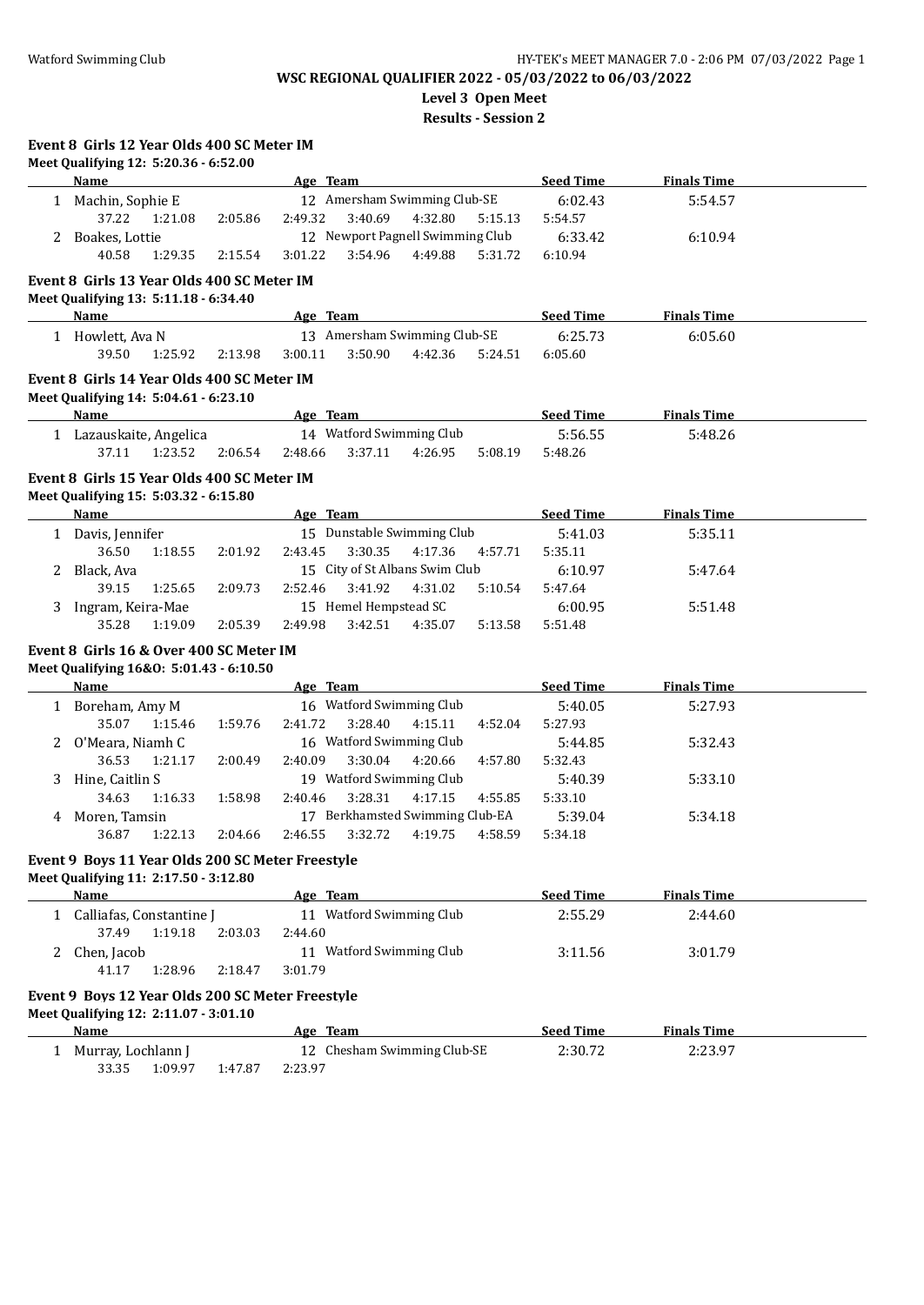$\overline{\phantom{a}}$ 

 $\overline{a}$ 

# **WSC REGIONAL QUALIFIER 2022 - 05/03/2022 to 06/03/2022**

# **Level 3 Open Meet**

# **Results - Session 2**

# **(Event 9 Boys 12 Year Olds 200 SC Meter Freestyle)**

|    | Name               |         |         | Age Team                         | <b>Seed Time</b> | <b>Finals Time</b> |  |
|----|--------------------|---------|---------|----------------------------------|------------------|--------------------|--|
|    | 2 Higgs, Cameron   |         |         | 12 Newport Pagnell Swimming Club | 2:39.22          | 2:25.34            |  |
|    | 34.36              | 1:11.82 | 1:49.63 | 2:25.34                          |                  |                    |  |
| 3. | Lau, Brad          |         |         | 12 City of St Albans Swim Club   | 2:32.35          | 2:26.06            |  |
|    | 33.84              | 1:11.05 | 1:49.52 | 2:26.06                          |                  |                    |  |
| 4  | Mowbray, Remy A    |         |         | 12 Amersham Swimming Club-SE     | 2:36.85          | 2:27.58            |  |
|    | 34.14              | 1:11.83 | 1:50.27 | 2:27.58                          |                  |                    |  |
| 5. | Irvine, Felipe     |         |         | Watford Swimming Club<br>12      | 2:58.38          | 2:45.36            |  |
|    | 38.61              | 1:21.81 | 2:06.21 | 2:45.36                          |                  |                    |  |
| 6  | Zharinov, Misha    |         |         | 12 Hitchin Swimming Club-EA      | 2:56.22          | 2:45.97            |  |
|    | 38.74              | 1:22.51 | 2:05.28 | 2:45.97                          |                  |                    |  |
|    | Butler, Stewart    |         |         | Dunstable Swimming Club<br>12    | 2:57.18          | 2:49.31            |  |
|    | 39.24              | 1:21.88 | 2:06.35 | 2:49.31                          |                  |                    |  |
| 8  | Brewster, Joseph T |         |         | Watford Swimming Club<br>12      | 2:55.51          | 2:58.26            |  |
|    | 39.66              | 1:25.42 | 2:11.59 | 2:58.26                          |                  |                    |  |

#### **Event 9 Boys 13 Year Olds 200 SC Meter Freestyle**

**Meet Qualifying 13: 2:05.07 - 2:50.00**

|    | Name                 |         |         | Age Team                         | <b>Seed Time</b> | <b>Finals Time</b> |  |
|----|----------------------|---------|---------|----------------------------------|------------------|--------------------|--|
|    | 1 Walters, Max       |         |         | 13 Hemel Hempstead SC            | 2:25.99          | 2:15.34            |  |
|    | 30.99                | 1:05.79 | 1:40.78 | 2:15.34                          |                  |                    |  |
| 2  | Robson, Louis        |         |         | 13 City of St Albans Swim Club   | 2:18.22          | 2:16.50            |  |
|    | 31.23                | 1:05.90 | 1:41.51 | 2:16.50                          |                  |                    |  |
| 3  | Perry, Lewis         |         |         | 13 Hemel Hempstead SC            | 2:29.08          | 2:26.68            |  |
|    | 33.64 1:11.08        |         | 1:49.75 | 2:26.68                          |                  |                    |  |
| 4  | Bertossa Padin, Luca |         |         | 13 Potters Bar Swimming Club-EA  | 2:37.88          | 2:27.34            |  |
|    | 33.96                | 1:12.72 | 1:51.33 | 2:27.34                          |                  |                    |  |
| 5. | Mordenti, Alex       |         |         | 13 Potters Bar Swimming Club-EA  | 2:39.41          | 2:30.82            |  |
|    | 35.05                | 1:13.93 | 1:53.76 | 2:30.82                          |                  |                    |  |
| 6  | Patel, Kabir         |         |         | 13 Potters Bar Swimming Club-EA  | 2:45.38          | 2:34.54            |  |
|    | 35.42                | 1:14.19 | 1:54.46 | 2:34.54                          |                  |                    |  |
|    | Zolyan, Mika         |         |         | 13 Newport Pagnell Swimming Club | 2:39.17          | 2:37.57            |  |
|    | 36.36                | 1:16.25 | 1:57.51 | 2:37.57                          |                  |                    |  |
| 8  | Howlett, Max W       |         |         | 13 Amersham Swimming Club-SE     | 2:36.15          | 2:40.26            |  |
|    | 37.57                | 1:18.81 | 2:01.38 | 2:40.26                          |                  |                    |  |
| 9  | Dick, Ethan          |         |         | 13 Newport Pagnell Swimming Club | 2:49.15          | 2:40.98            |  |
|    | 35.56                | 1:16.31 | 1:59.01 | 2:40.98                          |                  |                    |  |

### **Event 9 Boys 14 Year Olds 200 SC Meter Freestyle Meet Qualifying 14: 2:00.71 - 2:41.60**

|   | Name               |         | Age Team                            | <b>Seed Time</b> | <b>Finals Time</b> |  |
|---|--------------------|---------|-------------------------------------|------------------|--------------------|--|
|   | May, Raffy W       |         | Watford Swimming Club<br>14         | 2:15.18          | 2:11.07            |  |
|   | 30.40<br>1:04.00   | 1:37.70 | 2:11.07                             |                  |                    |  |
|   | Chaplin, Oscar     |         | 14 City of St Albans Swim Club      | 2:21.50          | 2:19.81            |  |
|   | 1:07.00<br>31.56   | 1:43.94 | 2:19.81                             |                  |                    |  |
| 3 | Sackett, Thomas    |         | Thame Swimming Club<br>14           | 2:32.44          | 2:20.35            |  |
|   | 1:08.91<br>32.73   | 1:46.16 | 2:20.35                             |                  |                    |  |
| 4 | Ronchetti, Jonny J |         | Amersham Swimming Club-SE<br>14     | 2:28.05          | 2:23.81            |  |
|   | 1:10.47<br>33.46   | 1:47.88 | 2:23.81                             |                  |                    |  |
| 5 | Kirkman, Josh      |         | Newport Pagnell Swimming Club<br>14 | 2:41.15          | 2:51.42            |  |
|   | 37.28<br>1:20.58   | 2:06.43 | 2:51.42                             |                  |                    |  |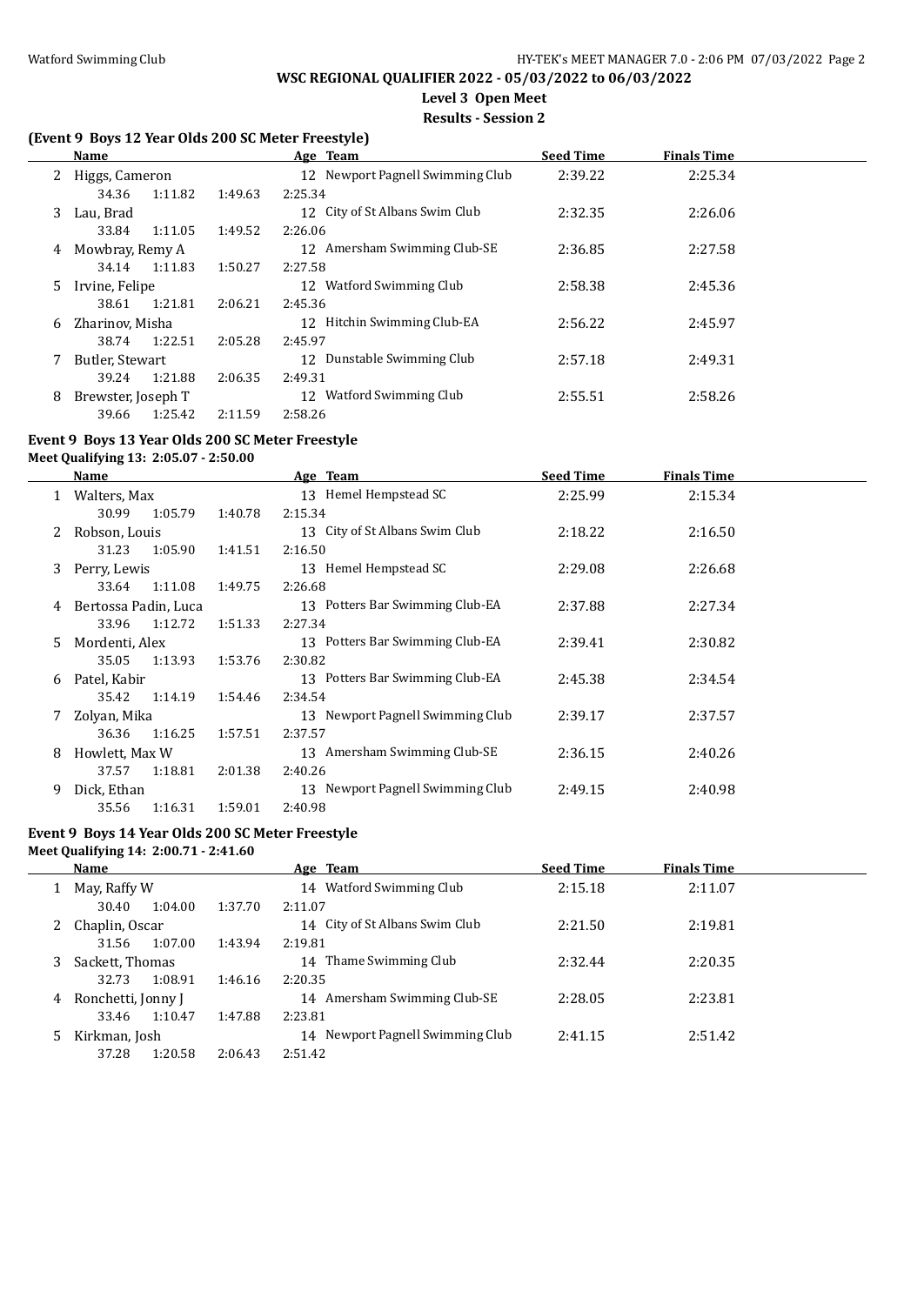$\overline{a}$ 

# **WSC REGIONAL QUALIFIER 2022 - 05/03/2022 to 06/03/2022**

**Level 3 Open Meet**

**Results - Session 2**

### **Event 9 Boys 15 Year Olds 200 SC Meter Freestyle Meet Qualifying 15: 1:58.16 - 2:30.80**

|    | Name             |         |         | Age Team                         | <b>Seed Time</b> | <b>Finals Time</b> |  |
|----|------------------|---------|---------|----------------------------------|------------------|--------------------|--|
|    | 1 Howard, Ethan  |         |         | 15 Potters Bar Swimming Club-EA  | 2:08.32          | 2:07.47            |  |
|    | 29.30            | 1:01.97 | 1:35.08 | 2:07.47                          |                  |                    |  |
| 2  | Hooper, George   |         |         | 15 City of St Albans Swim Club   | 2:14.18          | 2:11.25            |  |
|    | 30.18            | 1:03.74 | 1:37.82 | 2:11.25                          |                  |                    |  |
| 3. | Butcher, Jordan  |         |         | 15 Amersham Swimming Club-SE     | 2:16.34          | 2:12.96            |  |
|    | 30.51            | 1:05.23 | 1:40.37 | 2:12.96                          |                  |                    |  |
| 4  | Foreman, Danny   |         |         | 15 Potters Bar Swimming Club-EA  | 2:19.95          | 2:14.39            |  |
|    | 30.67            | 1:05.18 | 1:40.10 | 2:14.39                          |                  |                    |  |
| 5. | Hutton, Oliver   |         |         | 15 Amersham Swimming Club-SE     | 2:17.60          | 2:15.98            |  |
|    | 30.32            | 1:04.32 | 1:40.18 | 2:15.98                          |                  |                    |  |
| 6  | Mcnulty, Joseph  |         |         | 15 Watford Swimming Club         | 2:16.25          | 2:16.44            |  |
|    | 29.74            | 1:03.46 | 1:40.18 | 2:16.44                          |                  |                    |  |
|    | Dick, Daniel     |         |         | 15 Newport Pagnell Swimming Club | 2:17.55          | 2:17.28            |  |
|    | 31.59            | 1:06.24 | 1:41.52 | 2:17.28                          |                  |                    |  |
| 8  | Lythaby, Seb J   |         |         | 15 Watford Swimming Club         | 2:20.63          | 2:17.51            |  |
|    | 30.74            | 1:05.45 | 1:41.74 | 2:17.51                          |                  |                    |  |
| 9  | Barnett, Sam     |         |         | 15 Potters Bar Swimming Club-EA  | 2:24.39          | 2:17.79            |  |
|    | 30.61            | 1:05.83 | 1:42.18 | 2:17.79                          |                  |                    |  |
| 10 | McCall, Ethan    |         |         | 15 Amersham Swimming Club-SE     | 2:18.59          | 2:19.61            |  |
|    | 31.67            | 1:07.33 | 1:44.18 | 2:19.61                          |                  |                    |  |
| 11 | Coldwell, Arthur |         |         | 15 Watford Swimming Club         | 2:25.38          | 2:20.52            |  |
|    | 32.52            | 1:07.96 | 1:44.37 | 2:20.52                          |                  |                    |  |

### **Event 9 Boys 16 & Over 200 SC Meter Freestyle Meet Qualifying 16&O: 1:52.37 - 2:26.30**

|    | <b>Name</b>           |                |         | Age Team                          | <b>Seed Time</b> | <b>Finals Time</b> |  |
|----|-----------------------|----------------|---------|-----------------------------------|------------------|--------------------|--|
|    | Mould, Benjamin       |                |         | 17 Thame Swimming Club            | 2:04.50          | 1:59.98            |  |
|    | 27.53                 | 58.24          | 1:29.68 | 1:59.98                           |                  |                    |  |
|    | Ivelaw-Chapman, Ethan |                |         | 17 City of St Albans Swim Club    | 2:04.31          | 2:02.01            |  |
|    | 28.16                 | 59.15          | 1:30.91 | 2:02.01                           |                  |                    |  |
| 3  | Cornwell, Noah        |                |         | 18 Potters Bar Swimming Club-EA   | 2:06.77          | 2:02.37            |  |
|    | 27.18                 | 58.30          | 1:30.49 | 2:02.37                           |                  |                    |  |
| 4  | Barnard, Jack         |                |         | 17 Potters Bar Swimming Club-EA   | 2:05.85          | 2:02.63            |  |
|    | 28.16                 | 59.90          | 1:31.84 | 2:02.63                           |                  |                    |  |
| 5  | De Voogt, George      |                |         | 16 Leighton Buzzard Swimming Club | 2:07.58          | 2:04.87            |  |
|    | 28.41                 | 1:00.15        | 1:32.95 | 2:04.87                           |                  |                    |  |
| 6  | Adams, Kai            |                |         | 16 Potters Bar Swimming Club-EA   | 2:05.83          | 2:05.66            |  |
|    | 28.78                 | 1:00.48        | 1:33.04 | 2:05.66                           |                  |                    |  |
|    | McCall, Noah          |                |         | 17 Amersham Swimming Club-SE      | 2:07.19          | 2:06.10            |  |
|    | 29.37                 | 1:02.18        | 1:35.09 | 2:06.10                           |                  |                    |  |
| 8  |                       | Hooper, Thomas |         | 17 City of St Albans Swim Club    | 2:06.65          | 2:07.86            |  |
|    | 29.21                 | 1:01.55        | 1:34.62 | 2:07.86                           |                  |                    |  |
| 9  | Lovelock, George      |                |         | Hitchin Swimming Club-EA<br>17    | 2:06.87          | 2:09.17            |  |
|    | 29.87                 | 1:02.64        | 1:35.96 | 2:09.17                           |                  |                    |  |
| 10 | Sawyer, Joel A        |                |         | 16 Amersham Swimming Club-SE      | 2:11.41          | 2:09.70            |  |
|    | 30.48                 | 1:03.79        | 1:38.24 | 2:09.70                           |                  |                    |  |
| 11 | Norman, Jack          |                |         | 16 Thame Swimming Club            | 2:11.77          | 2:10.17            |  |
|    | 29.80                 | 1:02.73        | 1:37.19 | 2:10.17                           |                  |                    |  |
| 12 | Renton, James         |                |         | 16 Potters Bar Swimming Club-EA   | 2:20.10          | 2:10.37            |  |
|    | 29.23                 | 1:02.79        | 1:37.32 | 2:10.37                           |                  |                    |  |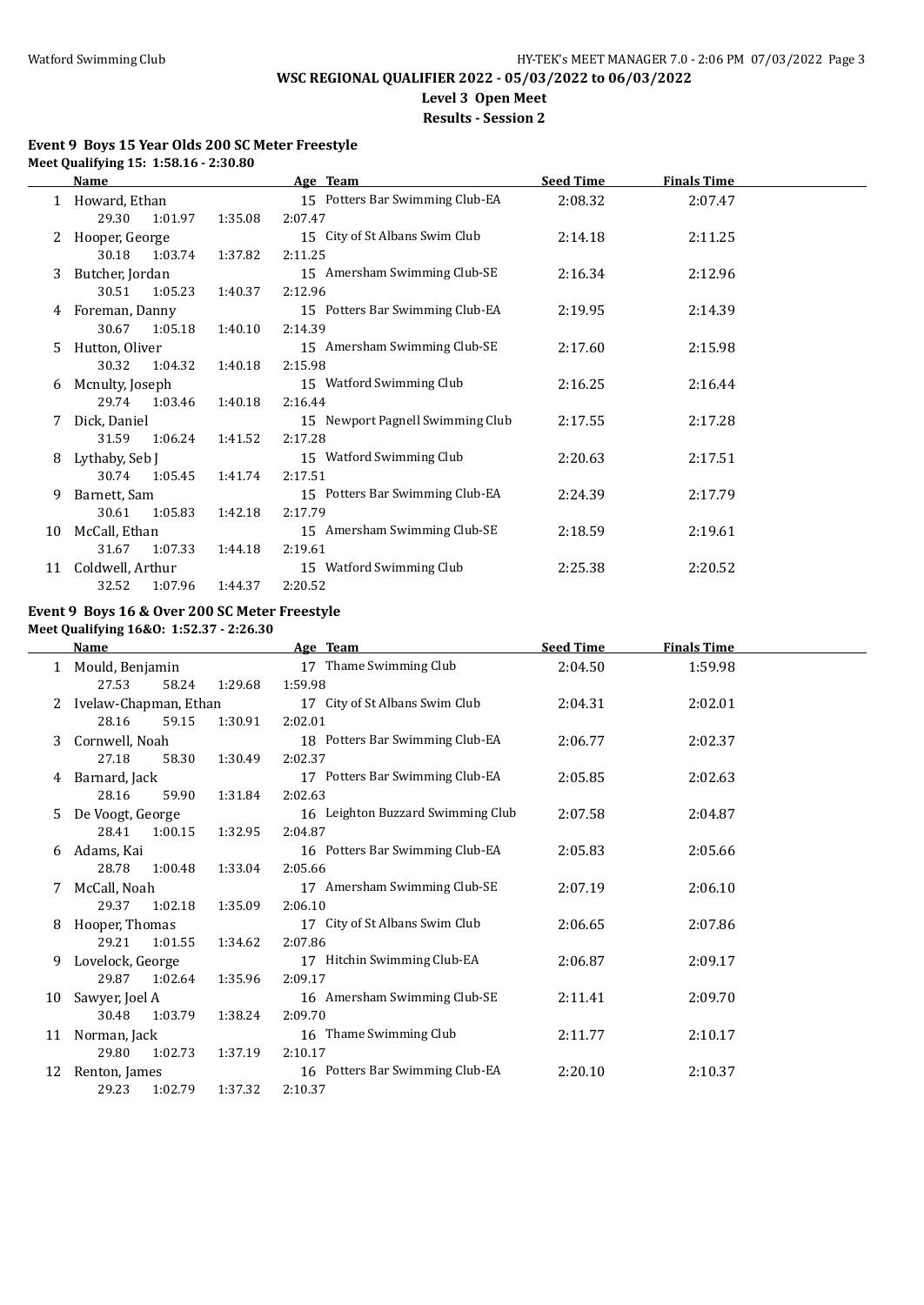# **Level 3 Open Meet**

# **Results - Session 2**

### **(Event 9 Boys 16 & Over 200 SC Meter Freestyle)**

|       | Name               |         |         | Age Team                            | <b>Seed Time</b> | <b>Finals Time</b> |  |
|-------|--------------------|---------|---------|-------------------------------------|------------------|--------------------|--|
| 13    | Martell, Luke      |         |         | Potters Bar Swimming Club-EA<br>16  | 2:16.42          | 2:12.24            |  |
|       | 31.38              | 1:05.51 | 1:39.59 | 2:12.24                             |                  |                    |  |
| 14    | Sutton, Joe W      |         |         | Watford Swimming Club<br>17         | 2:11.76          | 2:12.57            |  |
|       | 30.10              | 1:03.57 | 1:38.13 | 2:12.57                             |                  |                    |  |
| 15    | Guest, Finley A    |         |         | Watford Swimming Club<br>16         | 2:15.85          | 2:14.40            |  |
|       | 30.28              | 1:04.70 | 1:40.13 | 2:14.40                             |                  |                    |  |
| 16    | Cropley, Charlie E |         |         | Hitchin Swimming Club-EA<br>16      | 2:22.85          | 2:17.72            |  |
|       | 31.64              | 1:05.72 | 1:41.50 | 2:17.72                             |                  |                    |  |
| 17    | McLoughlin, Cian   |         |         | Potters Bar Swimming Club-EA<br>16. | 2:19.95          | 2:20.92            |  |
|       | 32.44              | 1:07.44 | 1:44.18 | 2:20.92                             |                  |                    |  |
| $---$ | Lim, Enzo          |         |         | Watford Swimming Club<br>17         | 2:07.47          | X2:07.60           |  |
|       | 29.50              | 1:01.98 | 1:36.01 | 2:07.60                             |                  |                    |  |

#### **Event 10 Girls 11 Year Olds 200 SC Meter Breaststroke**

#### **Meet Qualifying 11: 2:52.31 - 4:07.10**

| Name               |         | Age Team                         | <b>Seed Time</b> | <b>Finals Time</b> |  |
|--------------------|---------|----------------------------------|------------------|--------------------|--|
| Hannam, Matilda    |         | 11 Newport Pagnell Swimming Club | 3:36.86          | 3:37.28            |  |
| 1:47.08<br>49.65   | 2:44.15 | 3:37.28                          |                  |                    |  |
| 2 Tuxworth, Emilia |         | Thame Swimming Club<br>11        | 4:01.00          | 3:59.00            |  |
| 1:55.01<br>53.57   | 2:58.24 | 3:59.00                          |                  |                    |  |

#### **Event 10 Girls 12 Year Olds 200 SC Meter Breaststroke**

#### **Meet Qualifying 12: 2:50.76 - 3:53.80**

|         | Name                |         | Age Team                           | <b>Seed Time</b> | <b>Finals Time</b> |  |
|---------|---------------------|---------|------------------------------------|------------------|--------------------|--|
|         | Machin, Sophie E    |         | Amersham Swimming Club-SE<br>12    | 3:23.31          | 3:25.84            |  |
|         | 1:40.27<br>47.69    | 2:33.01 | 3:25.84                            |                  |                    |  |
|         | Czerwinska, Liliana |         | 12 Potters Bar Swimming Club-EA    | 3:33.50          | 3:26.29            |  |
|         | 1:39.86<br>47.75    | 2:33.40 | 3:26.29                            |                  |                    |  |
| 3       | Hopkins, Bethany S  |         | 12 Harpenden Swimming Club         | 3:35.49          | 3:35.17            |  |
|         | 50.87<br>1:46.65    | 2:41.70 | 3:35.17                            |                  |                    |  |
| 4       | Clinch. Mimi        |         | 12 City of St Albans Swim Club     | 3:41.72          | 3:35.54            |  |
|         | 48.49<br>1:44.50    | 2:41.63 | 3:35.54                            |                  |                    |  |
| 5.      | Sanders, Eloise S   |         | Harpenden Swimming Club<br>12      | 3:48.78          | 3:39.00            |  |
|         | 1:45.70<br>49.99    | 2:43.02 | 3:39.00                            |                  |                    |  |
| $- - -$ | Avery, Zara         |         | Linslade Crusaders SC<br>12        | 3:25.00          | X3:20.85           |  |
|         | 1:36.45<br>45.36    | 2:29.06 | 3:20.85                            |                  |                    |  |
| $---$   | Ciaburro, Ruby      |         | <b>Watford Swimming Club</b><br>12 | 3:44.59          | X3:26.54           |  |
|         | 48.97<br>1:41.91    | 2:34.87 | 3:26.54                            |                  |                    |  |

# **Event 10 Girls 13 Year Olds 200 SC Meter Breaststroke**

### **Meet Qualifying 13: 2:45.13 - 3:33.20 Age Team Seed Time Finals Time** 1 Tyson, Neve R 13 Amersham Swimming Club-SE 3:11.13 3:01.70 41.14 1:27.22 2:14.62 3:01.70 2 Elrick, Heather 13 Newport Pagnell Swimming Club 3:14.15 3:09.04 43.29 1:32.50 2:22.46 3:09.04 3 Wright, Olivia M 13 Amersham Swimming Club-SE 3:15.82 3:12.88 44.16 1:32.82 2:23.27 3:12.88 4 Evason, Summer R 13 Watford Swimming Club 3:29.90 3:17.13 45.08 1:35.69 2:27.86 3:17.13 5 Read, Susannah 13 Hemel Hempstead SC 3:21.15 3:17.84 45.15 1:36.63 2:28.49 3:17.84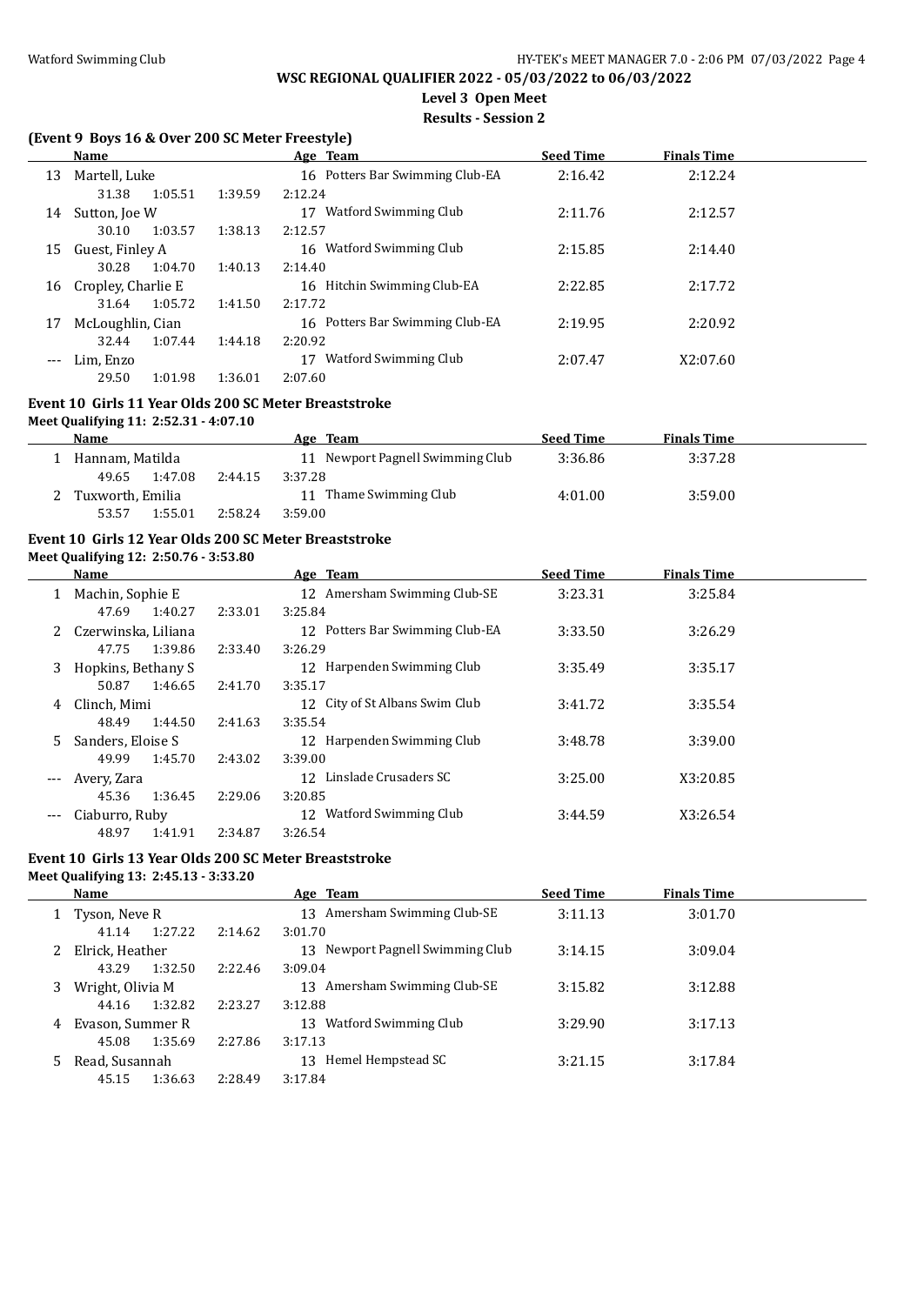# **Level 3 Open Meet**

### **Results - Session 2**

# **(Event 10 Girls 13 Year Olds 200 SC Meter Breaststroke)**

|    | <b>Name</b>        |         | Age Team                           | <b>Seed Time</b> | <b>Finals Time</b> |  |
|----|--------------------|---------|------------------------------------|------------------|--------------------|--|
| 6  | Randall, Caelia M  |         | Watford Swimming Club<br>13        | 3:19.49          | 3:18.06            |  |
|    | 1:35.71<br>45.08   | 2:27.25 | 3:18.06                            |                  |                    |  |
|    | Howlett, Ava N     |         | Amersham Swimming Club-SE<br>13    | 3:16.52          | 3:23.07            |  |
|    | 1:37.99<br>46.20   | 2:30.63 | 3:23.07                            |                  |                    |  |
| 8  | Armstrong, Amber L |         | Amersham Swimming Club-SE<br>13.   | 3:26.12          | 3:25.75            |  |
|    | 1:37.90<br>45.97   | 2:31.75 | 3:25.75                            |                  |                    |  |
| 9  | Black, Isla        |         | 13 City of St Albans Swim Club     | 3:24.14          | 3:26.80            |  |
|    | 46.94<br>1:40.28   | 2:33.77 | 3:26.80                            |                  |                    |  |
| 10 | Way, Caitlin       |         | Thame Swimming Club<br>13          | 3:29.31          | 3:26.84            |  |
|    | 1:40.44<br>47.64   | 2:34.14 | 3:26.84                            |                  |                    |  |
| 11 | Barnard, Lucy      |         | Potters Bar Swimming Club-EA<br>13 | 3:32.86          | 3:29.91            |  |
|    | 49.29<br>1:44.39   | 2:38.04 | 3:29.91                            |                  |                    |  |

### **Event 10 Girls 14 Year Olds 200 SC Meter Breaststroke**

### **Meet Qualifying 14: 2:42.71 - 3:26.50**

|    | Name                  |         | Age Team                         | <b>Seed Time</b> | <b>Finals Time</b> |  |
|----|-----------------------|---------|----------------------------------|------------------|--------------------|--|
| 1  | Hamilton, Georgina    |         | 14 City of St Albans Swim Club   | 3:06.85          | 2:56.41            |  |
|    | 1:25.44<br>40.36      | 2:11.35 | 2:56.41                          |                  |                    |  |
| 2  | Janhavi, Janhavi      |         | 14 Watford Swimming Club         | 3:06.24          | 2:56.53            |  |
|    | 1:25.49<br>39.21      | 2:11.04 | 2:56.53                          |                  |                    |  |
| 3  | Lovelock, Hannah      |         | 14 Hitchin Swimming Club-EA      | 2:58.71          | 2:57.53            |  |
|    | 1:26.28<br>40.99      | 2:12.07 | 2:57.53                          |                  |                    |  |
| 4  | Holliss, Sophie       |         | 14 City of St Albans Swim Club   | 3:24.94          | 3:05.67            |  |
|    | 1:29.98<br>41.31      | 2:19.46 | 3:05.67                          |                  |                    |  |
| 5. | Lazauskaite, Angelica |         | Watford Swimming Club<br>14      | 3:07.12          | 3:06.97            |  |
|    | 41.62<br>1:28.66      | 2:17.67 | 3:06.97                          |                  |                    |  |
| 6  | Fowler. Libby         |         | 14 Dunstable Swimming Club       | 3:24.55          | 3:14.41            |  |
|    | 1:33.44<br>44.61      | 2:24.66 | 3:14.41                          |                  |                    |  |
|    | Alder, Alice          |         | 14 Newport Pagnell Swimming Club | 3:13.84          | 3:14.59            |  |
|    | 1:33.16<br>42.99      | 2:23.39 | 3:14.59                          |                  |                    |  |
| 8  | Takher, Harmani K     |         | 14 Watford Swimming Club         | 3:24.52          | 3:30.55            |  |
|    | 1:42.01<br>47.91      | 2:37.61 | 3:30.55                          |                  |                    |  |

#### **Event 10 Girls 15 Year Olds 200 SC Meter Breaststroke**

#### **Meet Qualifying 15: 2:40.08 - 3:17.90**

 $\overline{a}$ 

|    | <b>Name</b>      |         | Age Team                           | <b>Seed Time</b> | <b>Finals Time</b> |  |
|----|------------------|---------|------------------------------------|------------------|--------------------|--|
|    | Morris, Farah A  |         | 15 Amersham Swimming Club-SE       | 2:54.97          | 2:56.26            |  |
|    | 1:25.01<br>40.25 | 2:10.82 | 2:56.26                            |                  |                    |  |
| 2  | Harper, Amy      |         | Watford Swimming Club<br>15        | 3:02.57          | 2:58.19            |  |
|    | 1:27.17<br>40.49 | 2:13.76 | 2:58.19                            |                  |                    |  |
| 3  | Hopper, Kate     |         | Berkhamsted Swimming Club-EA<br>15 | 3:00.02          | 2:58.87            |  |
|    | 1:27.04<br>40.80 | 2:13.65 | 2:58.87                            |                  |                    |  |
| 4  | Dolton, Katrina  |         | 15 Tring Swimming Club-EA          | 3:04.25          | 3:03.74            |  |
|    | 1:26.63<br>40.69 | 2:14.68 | 3:03.74                            |                  |                    |  |
| 5. | Duncan, Martha   |         | Verulam Swim Club-EA<br>15         | 3:07.33          | 3:07.58            |  |
|    | 1:29.58<br>42.02 | 2:18.88 | 3:07.58                            |                  |                    |  |
| 6  | Khanore, Nyasa P |         | Amersham Swimming Club-SE<br>15    | 3:10.95          | 3:10.92            |  |
|    | 43.26<br>1:31.89 | 2:21.76 | 3:10.92                            |                  |                    |  |
|    | Black, Ava       |         | City of St Albans Swim Club<br>15  | 3:09.58          | 3:11.61            |  |
|    | 43.72<br>1:33.80 | 2:23.19 | 3:11.61                            |                  |                    |  |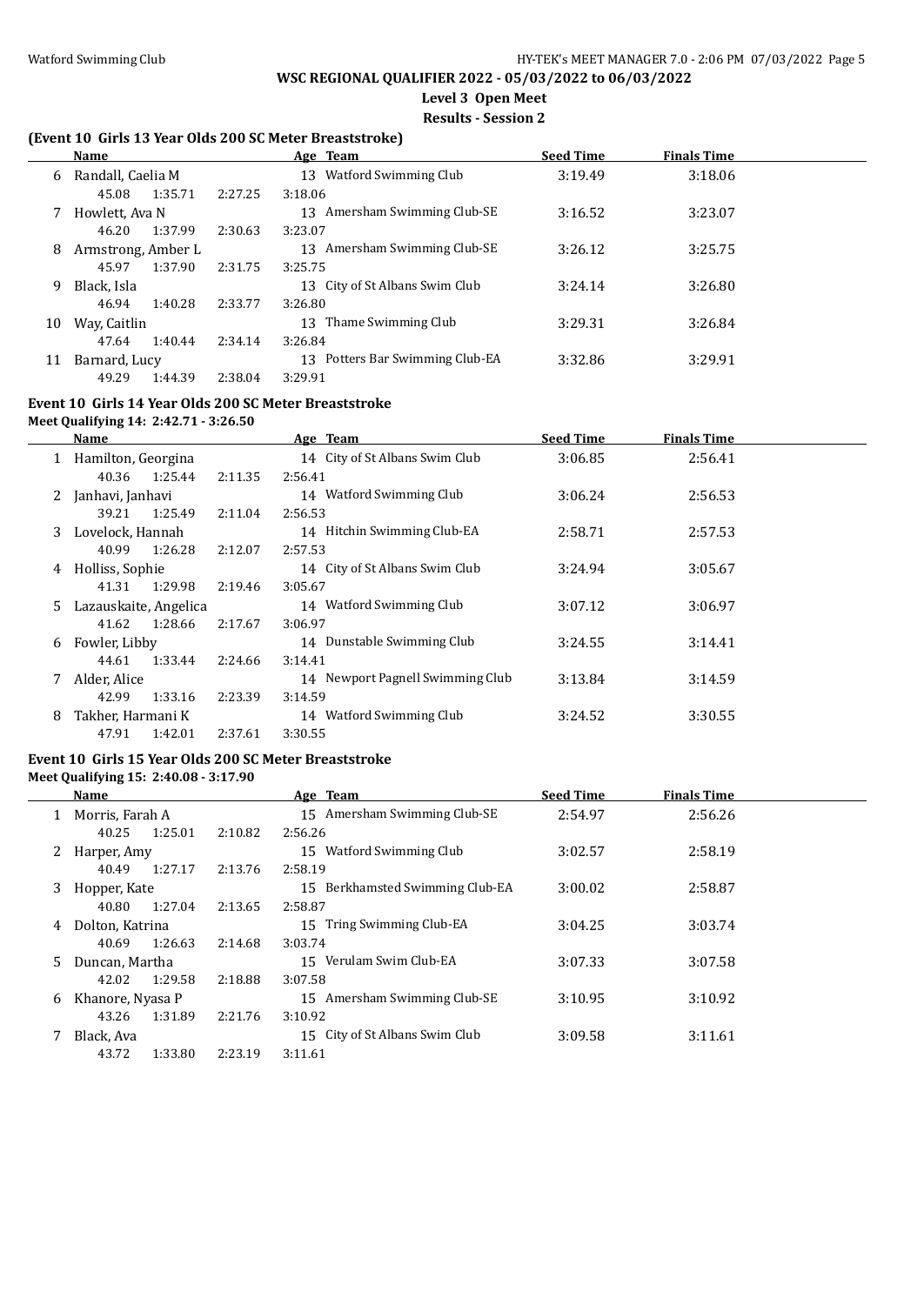$\overline{\phantom{a}}$ 

# **WSC REGIONAL QUALIFIER 2022 - 05/03/2022 to 06/03/2022**

**Level 3 Open Meet**

# **Results - Session 2**

### **Event 10 Girls 16 & Over 200 SC Meter Breaststroke Meet Qualifying 16&O: 2:39.41 - 3:15.80**

|    | Name                |         | Age Team                        | <b>Seed Time</b> | <b>Finals Time</b> |  |
|----|---------------------|---------|---------------------------------|------------------|--------------------|--|
|    | 1 Meadows, Yasmin   |         | 16 City of St Albans Swim Club  | 2:44.18          | 2:46.52            |  |
|    | 39.15<br>1:22.83    | 2:05.87 | 2:46.52                         |                  |                    |  |
|    | King, Lucy M        |         | 19 Hitchin Swimming Club-EA     | 2:47.68          | 2:51.25            |  |
|    | 38.84<br>1:22.50    | 2:06.99 | 2:51.25                         |                  |                    |  |
| 3. | Beaver, Kiera       |         | 18 Watford Swimming Club        | 2:49.30          | 2:52.71            |  |
|    | 37.41 1:20.82       | 2:06.46 | 2:52.71                         |                  |                    |  |
| 4  | Ibbeson, Grace      |         | 16 Chesham Swimming Club-SE     | 3:01.47          | 2:55.69            |  |
|    | 39.17<br>1:24.85    | 2:11.70 | 2:55.69                         |                  |                    |  |
| 5  | Simpson, Chloe J    |         | 16 Watford Swimming Club        | 2:54.98          | 2:56.35            |  |
|    | 38.71<br>1:23.36    | 2:09.68 | 2:56.35                         |                  |                    |  |
| 6  | Shepperson, Dayna L |         | 17 Potters Bar Swimming Club-EA | 2:56.32          | 2:56.42            |  |
|    | 39.35<br>1:24.46    | 2:10.59 | 2:56.42                         |                  |                    |  |
|    | Park, Lucy M        |         | 26 Watford Swimming Club        | 2:40.30          | 2:56.78            |  |
|    | 39.47 1:23.46       | 2:09.43 | 2:56.78                         |                  |                    |  |
| 8  | Moren, Tamsin       |         | 17 Berkhamsted Swimming Club-EA | 2:55.07          | 2:58.40            |  |
|    | 40.14<br>1:25.94    | 2:12.43 | 2:58.40                         |                  |                    |  |
| 9  | Warne, Jess         |         | 17 Watford Swimming Club        | 2:54.29          | 3:01.36            |  |
|    | 40.20<br>1:26.38    | 2:13.35 | 3:01.36                         |                  |                    |  |
| 10 | Birmingham, Louise  |         | 16 Thame Swimming Club          | 3:06.16          | 3:03.37            |  |
|    | 1:27.54<br>41.07    | 2:15.63 | 3:03.37                         |                  |                    |  |
| 11 | Worley, Megan A     |         | 16 Watford Swimming Club        | 3:05.31          | 3:06.71            |  |
|    | 41.20<br>1:28.76    | 2:17.19 | 3:06.71                         |                  |                    |  |

#### **Event 11 Boys 12 Year Olds 100 SC Meter Butterfly Meet Qualifying 12: 1:06.42 - 1:39.60**

| <b>Name</b>                         |     | Age Team                    | <b>Seed Time</b> | <b>Finals Time</b> |
|-------------------------------------|-----|-----------------------------|------------------|--------------------|
| Murray, Lochlann J                  |     | 12 Chesham Swimming Club-SE | 1:19.40          | 1:13.35            |
| 1:13.35<br>33.58                    |     |                             |                  |                    |
| Zharinov, Misha<br>1:26.24<br>39.93 |     | 12 Hitchin Swimming Club-EA | 1:31.02          | 1:26.24            |
| Irvine, Felipe<br>1:36.58<br>45.63  | 12. | Watford Swimming Club       | 1:34.53          | 1:36.58            |

# **Event 11 Boys 13 Year Olds 100 SC Meter Butterfly**

**Meet Qualifying 13: 1:03.27 - 1:29.10**

|   | Name                              |     | Age Team                        | <b>Seed Time</b> | <b>Finals Time</b> |
|---|-----------------------------------|-----|---------------------------------|------------------|--------------------|
|   | Robson, Louis<br>32.69<br>1:11.28 |     | 13 City of St Albans Swim Club  | 1:15.93          | 1:11.28            |
| 2 | Fenwick, Olly<br>33.77<br>1:13.31 | 13. | Verulam Swim Club-EA            | 1:15.96          | 1:13.31            |
| 3 | Beer, Jack<br>38.63<br>1:19.30    | 13  | Linslade Crusaders SC           | 1:23.98          | 1:19.30            |
| 4 | Patel, Kabir<br>38.24<br>1:22.02  |     | 13 Potters Bar Swimming Club-EA | 1:20.39          | 1:22.02            |
| 5 | Gill, Ramsey<br>1:26.24<br>39.42  |     | 13 City of St Albans Swim Club  | 1:23.51          | 1:26.24            |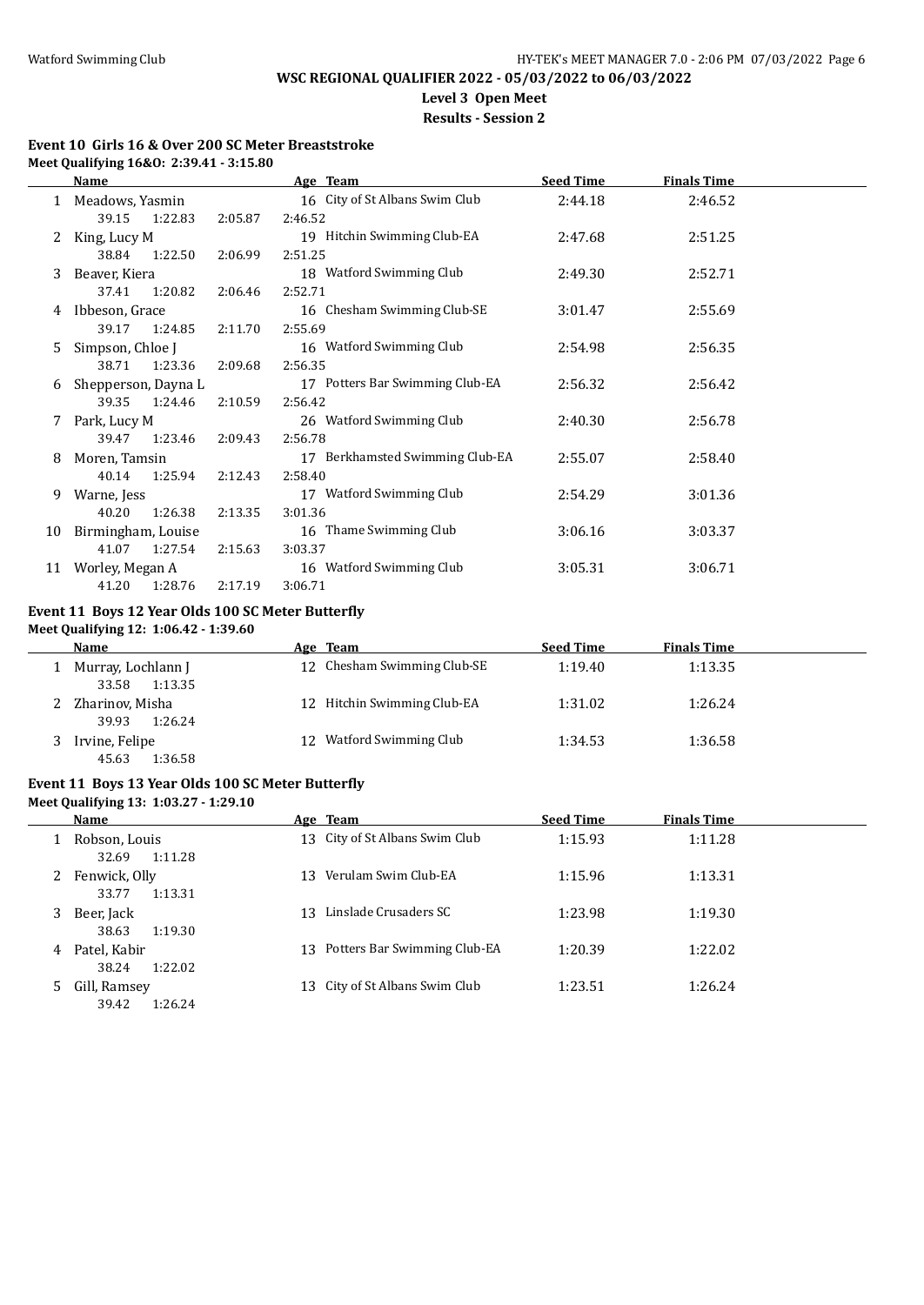# **WSC REGIONAL QUALIFIER 2022 - 05/03/2022 to 06/03/2022**

**Level 3 Open Meet**

**Results - Session 2**

#### **Event 11 Boys 14 Year Olds 100 SC Meter Butterfly Meet Qualifying 14: 59.83 - 1:21.40**

| .                |                                 |                  |                    |
|------------------|---------------------------------|------------------|--------------------|
| Name             | Age Team                        | <b>Seed Time</b> | <b>Finals Time</b> |
| Bosianu, Calin   | 14 Hemel Hempstead SC           | 1:05.22          | 1:03.11            |
| 29.72<br>1:03.11 |                                 |                  |                    |
| 2 Trigwell, Sam  | 14 Bushey Amateur Swimming Club | 1:14.26          | 1:09.22            |
| 32.22<br>1:09.22 |                                 |                  |                    |

# **Event 11 Boys 15 Year Olds 100 SC Meter Butterfly**

**Meet Qualifying 15: 59.56 - 1:17.70**

| <b>Name</b>                          | Age Team                        | <b>Seed Time</b> | <b>Finals Time</b> |  |
|--------------------------------------|---------------------------------|------------------|--------------------|--|
| Mcnulty, Joseph<br>1:11.44<br>34.31  | 15 Watford Swimming Club        | 1:10.07          | 1:11.44            |  |
| Foreman, Danny<br>1:12.54<br>33.42   | 15 Potters Bar Swimming Club-EA | 1:14.16          | 1:12.54            |  |
| Kenward, Freddie<br>1:16.18<br>35.33 | 15 Chesham Swimming Club-SE     | 1:16.98          | 1:16.18            |  |

# **Event 11 Boys 16 & Over 100 SC Meter Butterfly**

**Meet Qualifying 16&O: 55.80 - 1:13.80**

|       | <b>Name</b>                           |    | Age Team                          | <b>Seed Time</b> | <b>Finals Time</b> |  |
|-------|---------------------------------------|----|-----------------------------------|------------------|--------------------|--|
|       | 1 Ord, Dan<br>27.76<br>1:00.83        |    | 17 Bushey Amateur Swimming Club   | 1:00.17          | 1:00.83            |  |
| 2     | Barnard, Jack<br>28.79<br>1:01.43     |    | 17 Potters Bar Swimming Club-EA   | 1:01.63          | 1:01.43            |  |
| 3     | Adams, Kai<br>29.35<br>1:02.17        |    | 16 Potters Bar Swimming Club-EA   | 1:02.62          | 1:02.17            |  |
| 4     | Birkett, Kieran<br>28.97<br>1:02.19   |    | 17 City of St Albans Swim Club    | 1:03.96          | 1:02.19            |  |
| 5     | Mapley, Nathanial<br>28.75<br>1:02.98 |    | 16 City of St Albans Swim Club    | 1:01.67          | 1:02.98            |  |
| 6     | Mead, Billy<br>28.96<br>1:03.11       | 17 | Linslade Crusaders SC             | 1:05.00          | 1:03.11            |  |
| 7     | Atwell, James T<br>28.24<br>1:03.14   |    | 17 Harpenden Swimming Club        | 1:02.80          | 1:03.14            |  |
| 8     | De Voogt, George<br>28.49<br>1:03.36  |    | 16 Leighton Buzzard Swimming Club | 1:04.11          | 1:03.36            |  |
| 9     | Holliss, Daniel<br>29.62<br>1:04.43   |    | 16 City of St Albans Swim Club    | 1:05.51          | 1:04.43            |  |
| 10    | Twyford, Alex<br>30.27<br>1:05.78     |    | 16 Bushey Amateur Swimming Club   | 1:07.47          | 1:05.78            |  |
| 11    | Buckley, William<br>30.17<br>1:06.45  |    | 16 Watford Swimming Club          | 1:05.88          | 1:06.45            |  |
| 12    | Mould, Benjamin<br>31.40<br>1:07.42   | 17 | Thame Swimming Club               | 1:03.20          | 1:07.42            |  |
| 13    | Lawrence, Harry<br>31.30<br>1:10.38   |    | 17 Verulam Swim Club-EA           | 1:11.96          | 1:10.38            |  |
|       | 14 Kovar, Patrick<br>33.03<br>1:11.09 |    | 18 Watford Swimming Club          | 1:11.98          | 1:11.09            |  |
| 15    | Letasi, Ethan T<br>33.39<br>1:12.77   |    | 16 Harpenden Swimming Club        | 1:13.52          | 1:12.77            |  |
| $---$ | Lim, Theo<br>33.27<br>1:12.45         | 16 | Watford Swimming Club             | 1:12.30          | X1:12.45           |  |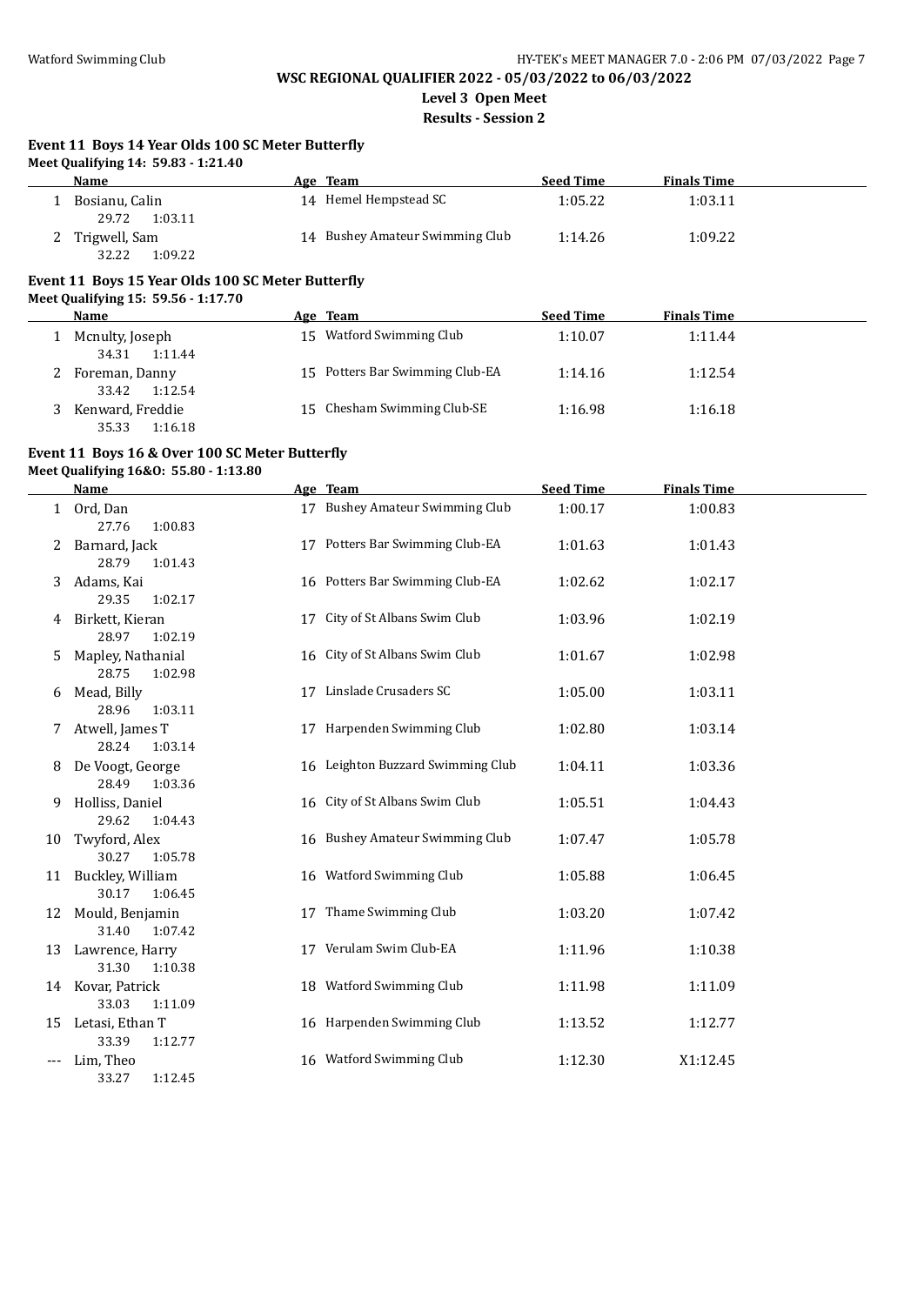**Level 3 Open Meet**

**Results - Session 2**

| Event 12 Girls 11 Year Olds 100 SC Meter Backstroke |
|-----------------------------------------------------|
| Meet Oualifying 11: 1:13.86 - 1:46.00               |

|   | $\frac{1}{2}$<br>Name                                                                        | Age Team                                                                                                                    | <b>Seed Time</b> | <b>Finals Time</b> |  |
|---|----------------------------------------------------------------------------------------------|-----------------------------------------------------------------------------------------------------------------------------|------------------|--------------------|--|
| 1 | Kerry, Bella<br>47.23<br>1:37.78                                                             | 11 Verulam Swim Club-EA                                                                                                     | 1:43.19          | 1:37.78            |  |
|   | Event 12 Girls 12 Year Olds 100 SC Meter Backstroke<br>Meet Qualifying 12: 1:09.03 - 1:40.30 |                                                                                                                             |                  |                    |  |
|   | <b>Name</b>                                                                                  | Age Team                                                                                                                    | <b>Seed Time</b> | <b>Finals Time</b> |  |
|   | Butterworth, Evie R<br>38.93<br>1:20.89                                                      | 12 Tring Swimming Club-EA                                                                                                   | 1:27.74          | 1:20.89            |  |
|   | Hayes, Scarlett<br>41.07<br>1:21.29                                                          | 12 Amersham Swimming Club-SE                                                                                                | 1:24.80          | 1:21.29            |  |
| 3 | Tinnirello, Valentina<br>40.87<br>1:24.55                                                    | 12 Potters Bar Swimming Club-EA                                                                                             | 1:30.15          | 1:24.55            |  |
| 4 | Jubb, Daisy<br>42.67<br>1:25.88                                                              | 12 City of St Albans Swim Club                                                                                              | 1:25.87          | 1:25.88            |  |
| 5 | Butcher, Sienna<br>42.24<br>1:26.15                                                          | 12 Amersham Swimming Club-SE                                                                                                | 1:26.68          | 1:26.15            |  |
| 6 | Hopkins, Bethany S<br>45.26<br>1:30.70                                                       | 12 Harpenden Swimming Club                                                                                                  | 1:32.50          | 1:30.70            |  |
|   | Roberton, Tehya<br>44.86<br>1:30.73                                                          | 12 City of St Albans Swim Club                                                                                              | 1:33.67          | 1:30.73            |  |
| 8 | McLoughlin, Ella<br>45.10<br>1:31.89                                                         | 12 Potters Bar Swimming Club-EA                                                                                             | 1:30.70          | 1:31.89            |  |
|   | Ciaburro, Ruby<br>44.81<br>1:29.74                                                           | 12 Watford Swimming Club                                                                                                    | 1:38.58          | X1:29.74           |  |
|   | Clinch. Mimi<br>43.44<br>DQ                                                                  | 12 City of St Albans Swim Club<br>6.4 More than one single or double simultaneous arm pull used to initiate the turn or not | 1:31.45          | DQ                 |  |

### **Event 12 Girls 13 Year Olds 100 SC Meter Backstroke Meet Qualifying 13: 1:07.43 - 1:31.40**

|    | <b>Name</b>                           |    | Age Team                          | <b>Seed Time</b> | <b>Finals Time</b> |
|----|---------------------------------------|----|-----------------------------------|------------------|--------------------|
| 1  | Savage, Isabella<br>37.15<br>1:17.29  |    | 13 Potters Bar Swimming Club-EA   | 1:16.95          | 1:17.29            |
| 2  | Jones, Olivia B<br>1:18.15<br>37.86   |    | 13 Amersham Swimming Club-SE      | 1:19.50          | 1:18.15            |
| 3  | Flitton, Amber<br>38.26<br>1:18.54    |    | 13 Dunstable Swimming Club        | 1:21.63          | 1:18.54            |
| 4  | Dagdelen, Melike<br>40.59<br>1:21.04  | 13 | Leighton Buzzard Swimming Club    | 1:21.80          | 1:21.04            |
| 5. | Randall, Caelia M<br>40.18<br>1:21.35 |    | 13 Watford Swimming Club          | 1:22.58          | 1:21.35            |
| 6  | Oakes, Jos<br>40.25<br>1:21.80        |    | 13 Leighton Buzzard Swimming Club | 1:21.77          | 1:21.80            |
| 7  | Reader, Megan<br>40.73<br>1:22.06     | 13 | Watford Swimming Club             | 1:24.28          | 1:22.06            |
| 8  | Black, Isla<br>40.78<br>1:22.65       |    | 13 City of St Albans Swim Club    | 1:22.01          | 1:22.65            |
| 9  | Yates, Imogen<br>40.74<br>1:23.15     | 13 | Amersham Swimming Club-SE         | 1:21.94          | 1:23.15            |
| 10 | Gibb, Emma<br>1:23.72<br>41.12        | 13 | Newport Pagnell Swimming Club     | 1:27.29          | 1:23.72            |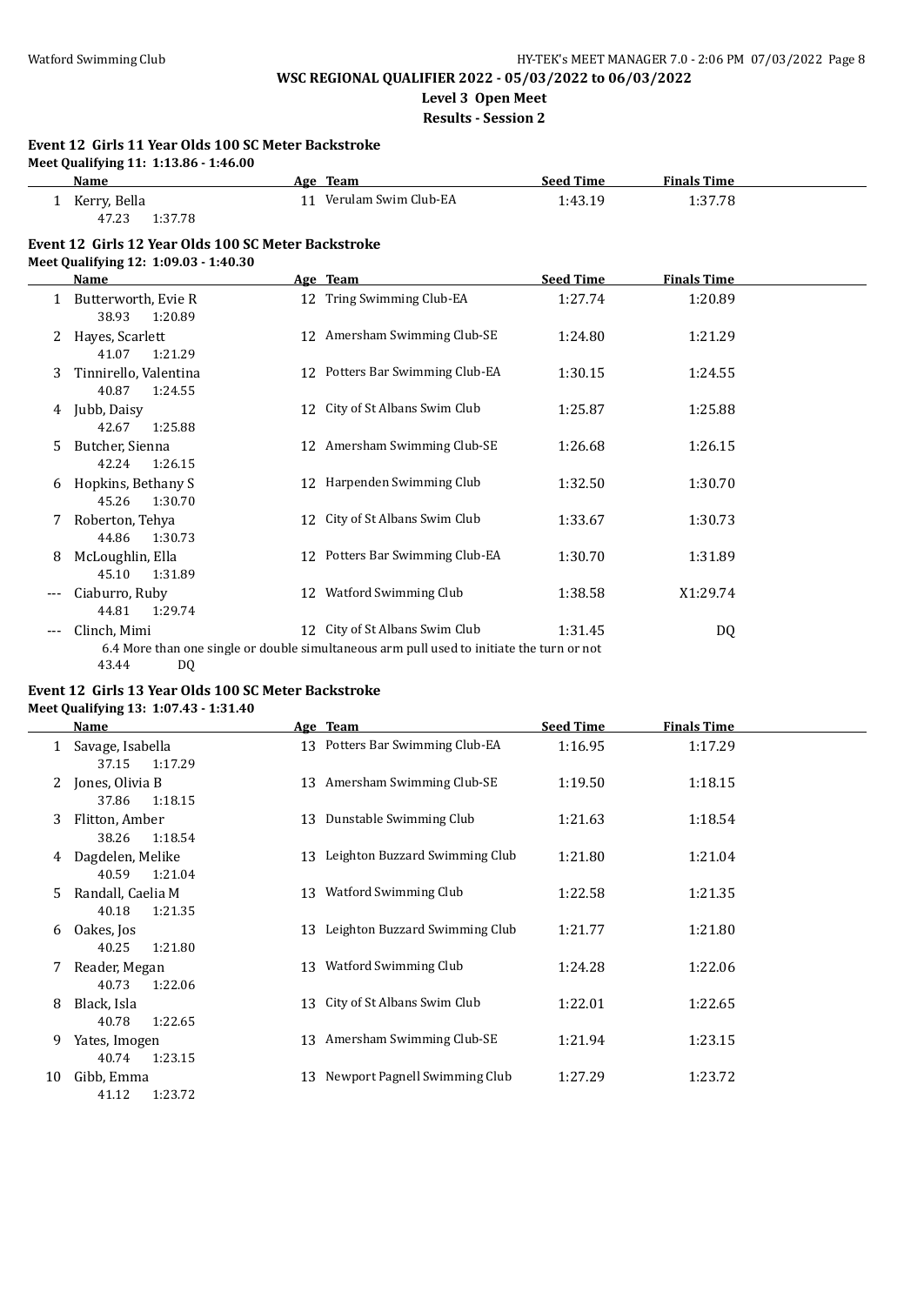**Level 3 Open Meet**

**Results - Session 2**

### **(Event 12 Girls 13 Year Olds 100 SC Meter Backstroke)**

|    | Name                                 | Age | Team                         | <b>Seed Time</b> | <b>Finals Time</b> |
|----|--------------------------------------|-----|------------------------------|------------------|--------------------|
| 11 | Morgan, Sophie<br>42.39<br>1:25.03   |     | 13 Amersham Swimming Club-SE | 1:22.99          | 1:25.03            |
| 12 | Armstrong, Grace<br>1:29.41<br>42.96 |     | 13 Dunstable Swimming Club   | 1:28.45          | 1:29.41            |
|    | Whiting, Libby<br>36.80<br>1:16.22   | 13. | Linslade Crusaders SC        | 1:17.50          | X1:16.22           |

#### **Event 12 Girls 14 Year Olds 100 SC Meter Backstroke**

**Meet Qualifying 14: 1:05.90 - 1:26.10**

|    | Name                                      | Age Team                         | <b>Seed Time</b> | <b>Finals Time</b> |  |
|----|-------------------------------------------|----------------------------------|------------------|--------------------|--|
|    | Lazauskaite, Angelica<br>36.96<br>1:15.41 | 14 Watford Swimming Club         | 1:17.89          | 1:15.41            |  |
| 2  | Cave, Erin<br>1:15.66<br>36.60            | 14 Tring Swimming Club-EA        | 1:13.98          | 1:15.66            |  |
| 3  | Coleman, Sophie<br>36.99<br>1:16.39       | 14 City of St Albans Swim Club   | 1:15.59          | 1:16.39            |  |
| 4  | Carvell, Myla<br>1:17.61<br>38.10         | 14 Newport Pagnell Swimming Club | 1:19.20          | 1:17.61            |  |
| 5. | Alder, Alice<br>37.99<br>1:18.53          | 14 Newport Pagnell Swimming Club | 1:20.24          | 1:18.53            |  |
| 6  | Goose, Amelie<br>1:21.98<br>40.56         | 14 City of St Albans Swim Club   | 1:21.65          | 1:21.98            |  |
|    | Adams, Reena<br>1:22.35<br>40.95          | 14 Potters Bar Swimming Club-EA  | 1:21.96          | 1:22.35            |  |
| 8  | Griffiths, Phoebe<br>1:22.46<br>40.35     | 14 Bushey Amateur Swimming Club  | 1:25.97          | 1:22.46            |  |
| 9  | Wenn, Rosie<br>1:23.28<br>41.09           | 14 City of St Albans Swim Club   | 1:22.41          | 1:23.28            |  |

### **Event 12 Girls 15 Year Olds 100 SC Meter Backstroke Meet Qualifying 15: 1:04.64 - 1:22.10**

|    | Name                                   |    | Age Team                            | <b>Seed Time</b> | <b>Finals Time</b> |
|----|----------------------------------------|----|-------------------------------------|------------------|--------------------|
| 1  | Hamer, Bethany<br>1:11.48<br>35.82     |    | 15 Linslade Crusaders SC            | 1:12.42          | 1:11.48            |
| 2  | Medlicott, Jessica<br>35.34<br>1:12.01 | 15 | Dunstable Swimming Club             | 1:13.88          | 1:12.01            |
| 3  | Shackell, Maya V<br>34.98<br>1:13.52   | 15 | Watford Swimming Club               | 1:11.68          | 1:13.52            |
| 4  | Harper, Amy<br>36.19<br>1:13.84        | 15 | Watford Swimming Club               | 1:11.13          | 1:13.84            |
| 5  | Williams, Talia<br>36.18<br>1:14.79    | 15 | Tring Swimming Club-EA              | 1:17.29          | 1:14.79            |
| 6  | Foster, Clara<br>36.08<br>1:14.95      | 15 | Linslade Crusaders SC               | 1:14.02          | 1:14.95            |
| 7  | Ball, Grace<br>36.65<br>1:15.47        | 15 | <b>Bushey Amateur Swimming Club</b> | 1:16.19          | 1:15.47            |
| 8  | Jones, Esme R<br>37.29<br>1:15.53      |    | 15 Amersham Swimming Club-SE        | 1:17.60          | 1:15.53            |
| 9  | Billingham, Verity<br>37.05<br>1:16.49 | 15 | Tring Swimming Club-EA              | 1:15.22          | 1:16.49            |
| 10 | Gomez Pavon, Gaby<br>37.65<br>1:16.61  | 15 | Potters Bar Swimming Club-EA        | 1:15.03          | 1:16.61            |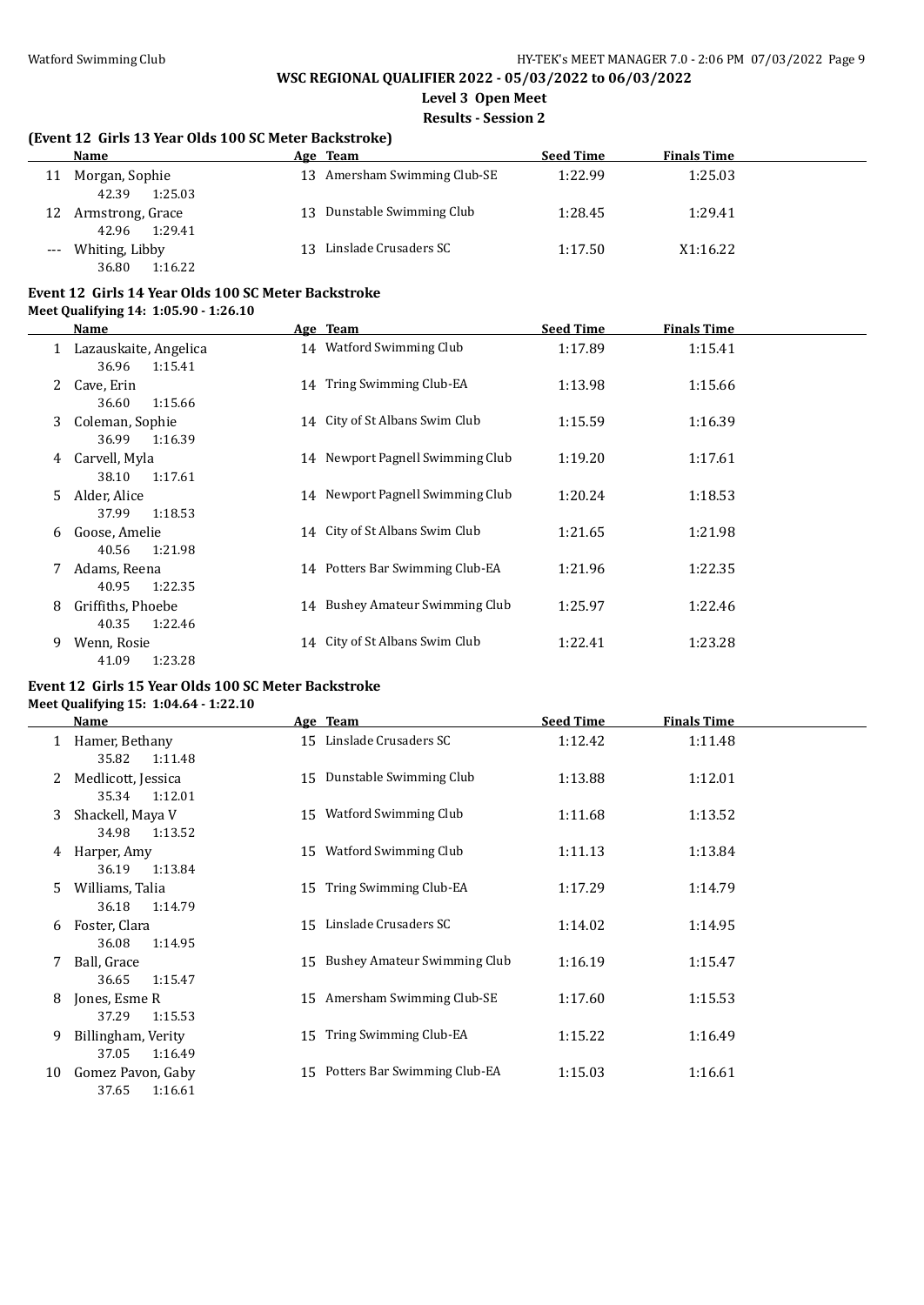# **Level 3 Open Meet**

**Results - Session 2**

# **(Event 12 Girls 15 Year Olds 100 SC Meter Backstroke)**

|    | <b>Name</b>                                  |    | Age Team                         | <b>Seed Time</b> | <b>Finals Time</b> |  |
|----|----------------------------------------------|----|----------------------------------|------------------|--------------------|--|
| 11 | Hodgkinson, Chloe<br>1:16.68<br>37.46        | 15 | Watford Swimming Club            | 1:15.96          | 1:16.68            |  |
| 12 | Ball, Olivia                                 |    | 15 Bushey Amateur Swimming Club  | 1:18.13          | 1:16.91            |  |
| 13 | 1:16.91<br>38.14<br>Kilby, Louisa            |    | 15 Newport Pagnell Swimming Club | 1:20.02          | 1:18.62            |  |
| 14 | 1:18.62<br>38.16<br>Foster, Evita M          |    | 15 Potters Bar Swimming Club-EA  | 1:17.26          | 1:19.77            |  |
| 15 | 1:19.77<br>38.85<br>Black, Ava               |    | 15 City of St Albans Swim Club   | 1:18.05          | 1:20.12            |  |
|    | 1:20.12<br>39.14                             |    |                                  |                  |                    |  |
| 16 | Bradley, Sophie<br>1:20.30<br>39.39          | 15 | Tring Swimming Club-EA           | 1:17.42          | 1:20.30            |  |
| 17 | Maslen-Wollington, Mia E<br>1:21.23<br>39.54 | 15 | Berkhamsted Swimming Club-EA     | 1:20.26          | 1:21.23            |  |

### **Event 12 Girls 16 & Over 100 SC Meter Backstroke**

**Meet Qualifying 16&O: 1:03.47 - 1:21.10**

 $\overline{a}$ 

|    | <u>Name</u>                                  | Age Team                          | <b>Seed Time</b> | <b>Finals Time</b> |  |
|----|----------------------------------------------|-----------------------------------|------------------|--------------------|--|
|    | 1 Hoyland, Daniella J<br>33.82<br>1:08.48    | 18 Amersham Swimming Club-SE      | 1:06.61          | 1:08.48            |  |
|    | Clements, Harriet<br>34.09<br>1:10.78        | 18 Watford Swimming Club          | 1:06.54          | 1:10.78            |  |
| 3  | Hine, Caitlin S<br>34.61<br>1:10.99          | 19 Watford Swimming Club          | 1:10.43          | 1:10.99            |  |
| 4  | Wojcik-Jardzioch, Oksana<br>35.01<br>1:11.39 | 16 Verulam Swim Club-EA           | 1:13.47          | 1:11.39            |  |
| 5. | O'Meara, Niamh C<br>34.92<br>1:12.64         | 16 Watford Swimming Club          | 1:12.16          | 1:12.64            |  |
| 6  | Boreham, Amy M<br>35.77<br>1:13.12           | 16 Watford Swimming Club          | 1:11.70          | 1:13.12            |  |
|    | Mailey, Charlie<br>36.09<br>1:13.77          | 16 Tring Swimming Club-EA         | 1:17.02          | 1:13.77            |  |
| *8 | Presland, Emily<br>36.27<br>1:14.17          | 20 Bushey Amateur Swimming Club   | 1:11.66          | 1:14.17            |  |
| *8 | Dolton, Isabella<br>35.48<br>1:14.17         | 16 Tring Swimming Club-EA         | 1:13.19          | 1:14.17            |  |
| 10 | Chaplin, Bel<br>35.89<br>1:14.72             | 17 City of St Albans Swim Club    | 1:14.96          | 1:14.72            |  |
|    | 11 Ferguson, Laura<br>35.50<br>1:14.88       | 16 Amersham Swimming Club-SE      | 1:11.63          | 1:14.88            |  |
| 12 | Quarman, Zoe<br>36.53<br>1:15.41             | 16 Leighton Buzzard Swimming Club | 1:13.91          | 1:15.41            |  |
| 13 | Cawley, Grace L<br>36.98<br>1:16.24          | 16 Watford Swimming Club          | 1:14.54          | 1:16.24            |  |
|    | 14 Yeo, Rosie C<br>36.45<br>1:16.44          | 17 Amersham Swimming Club-SE      | 1:13.24          | 1:16.44            |  |
| 15 | Griffiths, Abbie<br>37.33<br>1:17.83         | 16 Bushey Amateur Swimming Club   | 1:19.10          | 1:17.83            |  |
|    | 16 Clark, Charlotte L<br>40.24<br>1:20.98    | 18 Hitchin Swimming Club-EA       | 1:13.31          | 1:20.98            |  |
| 17 | Medlicott, Chloe<br>39.98<br>1:21.90         | 17 Dunstable Swimming Club        | 1:20.30          | 1:21.90            |  |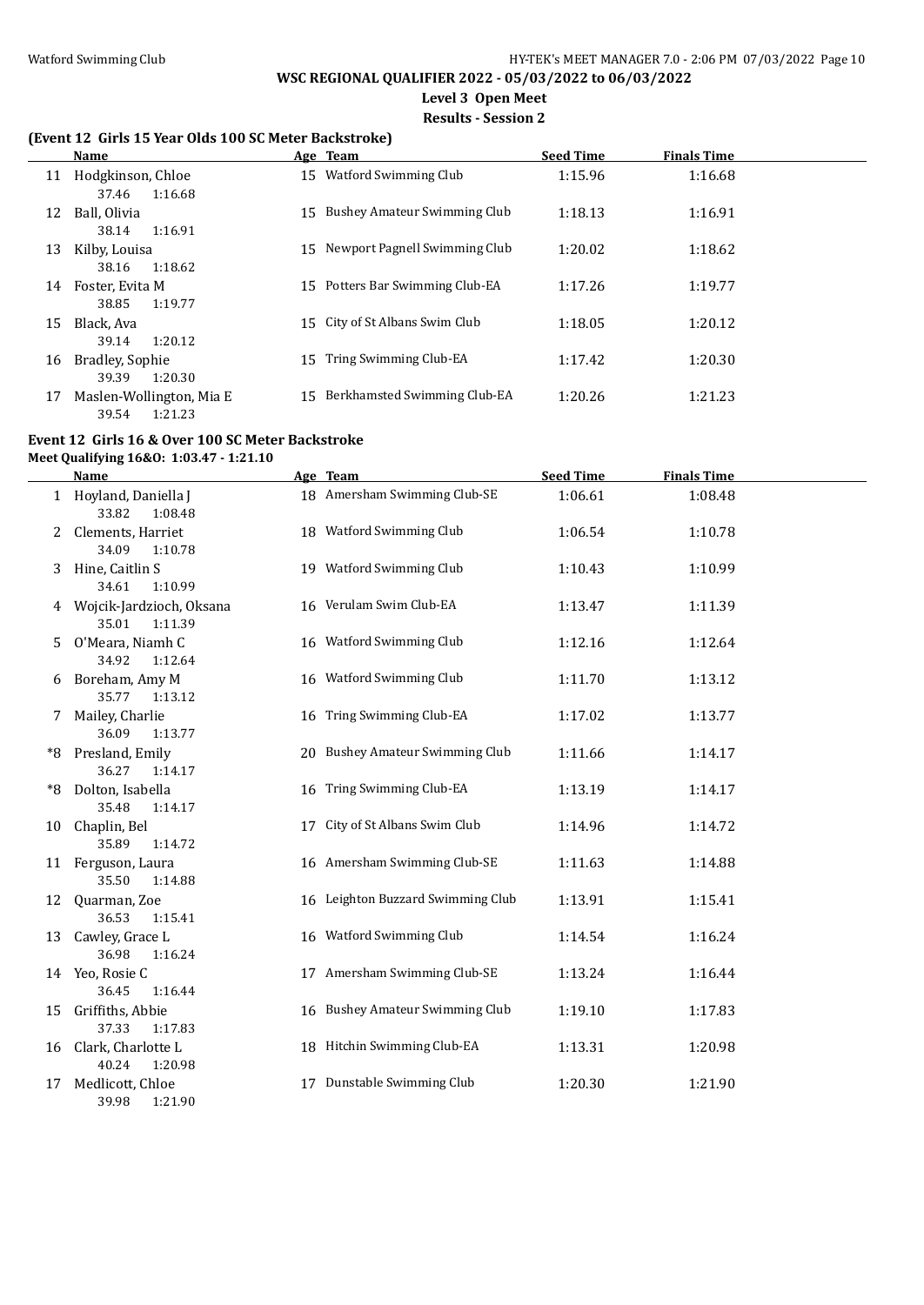**Level 3 Open Meet**

**Results - Session 2**

# **Event 13 Boys 12 Year Olds 200 SC Meter Backstroke**

| Name              |         | Age Team                         | <b>Seed Time</b> | <b>Finals Time</b> |  |
|-------------------|---------|----------------------------------|------------------|--------------------|--|
| Higgs, Cameron    |         | 12 Newport Pagnell Swimming Club | 2:50.44          | 2:40.13            |  |
| 1:19.35<br>38.82  | 2:00.23 | 2:40.13                          |                  |                    |  |
| 2 Mowbray, Remy A |         | 12 Amersham Swimming Club-SE     | 2:56.48          | 2:52.02            |  |
| 1:25.05<br>40.62  | 2:09.84 | 2:52.02                          |                  |                    |  |
| Hallam, James A   |         | 12 Harpenden Swimming Club       | 3:10.24          | 2:57.92            |  |
| 1:28.66<br>43.05  | 2:14.19 | 2:57.92                          |                  |                    |  |

#### **Event 13 Boys 13 Year Olds 200 SC Meter Backstroke Meet Qualifying 13: 2:18.28 - 3:06.10**

|       | Name           |         |         | Age Team                                                                                  | <b>Seed Time</b> | <b>Finals Time</b> |  |
|-------|----------------|---------|---------|-------------------------------------------------------------------------------------------|------------------|--------------------|--|
|       | Dick, Ethan    |         |         | 13 Newport Pagnell Swimming Club                                                          | 2:56.64          | 2:53.78            |  |
|       | 40.87          | 1:25.66 | 2:10.75 | 2:53.78                                                                                   |                  |                    |  |
|       | Lesner, Max R  |         |         | Potters Bar Swimming Club-EA<br>13                                                        | 2:56.46          | 2:55.96            |  |
|       | 41.48          | 1:27.10 | 2:13.07 | 2:55.96                                                                                   |                  |                    |  |
| $---$ | Mordenti, Alex |         |         | Potters Bar Swimming Club-EA<br>13                                                        | 2:57.86          | DQ                 |  |
|       |                |         |         | 6.4 More than one single or double simultaneous arm pull used to initiate the turn or not |                  |                    |  |
|       | 40.70          | 1:24.68 | 2:09.70 | DQ                                                                                        |                  |                    |  |
| ---   | Stott, Charlie |         |         | 13 City of St Albans Swim Club                                                            | 2:56.50          | DQ                 |  |
|       |                |         |         | 6.4 More than one single or double simultaneous arm pull used to initiate the turn or not |                  |                    |  |
|       | 1152           | 1.2625  | 7.11.60 | DO.                                                                                       |                  |                    |  |

#### 41.52 1:26.35 2:11.60 DQ

# **Event 13 Boys 14 Year Olds 200 SC Meter Backstroke**

# **Meet Qualifying 14: 2:15.55 - 2:56.40**

|         | Name              |         | Age Team                                                                                  | <b>Seed Time</b> | <b>Finals Time</b> |  |
|---------|-------------------|---------|-------------------------------------------------------------------------------------------|------------------|--------------------|--|
|         | May, Raffy W      |         | 14 Watford Swimming Club                                                                  | 2:23.44          | 2:20.31            |  |
|         | 33.08<br>1:09.00  | 1:45.70 | 2:20.31                                                                                   |                  |                    |  |
| 2       | O'Donnell, Barney |         | 14 Bushey Amateur Swimming Club                                                           | 2:48.40          | 2:46.17            |  |
|         | 40.38<br>1:24.31  | 2:07.92 | 2:46.17                                                                                   |                  |                    |  |
| 3.      | Kirkman, Josh     |         | 14 Newport Pagnell Swimming Club                                                          | 2:54.54          | 3:08.67            |  |
|         | 1:32.39<br>44.70  | 2:21.09 | 3:08.67                                                                                   |                  |                    |  |
| $- - -$ | Gibson, James     |         | Hemel Hempstead SC<br>14                                                                  | 2:41.60          | DQ                 |  |
|         |                   |         | 6.4 More than one single or double simultaneous arm pull used to initiate the turn or not |                  |                    |  |
|         | 35.88<br>1:15.23  | 1:55.08 | DQ                                                                                        |                  |                    |  |

### **Event 13 Boys 15 Year Olds 200 SC Meter Backstroke**

#### **Meet Qualifying 15: 2:14.97 - 2:44.30**

|   | Name           |         |         | Age Team                                                                                  | <b>Seed Time</b> | <b>Finals Time</b> |  |
|---|----------------|---------|---------|-------------------------------------------------------------------------------------------|------------------|--------------------|--|
|   | Howard, Ethan  |         |         | 15 Potters Bar Swimming Club-EA                                                           | 2:23.66          | 2:20.97            |  |
|   | 33.25          | 1:09.62 | 1:46.23 | 2:20.97                                                                                   |                  |                    |  |
|   | Cook. Eddie    |         |         | Leighton Buzzard Swimming Club<br>15.                                                     | 2:28.41          | 2:23.36            |  |
|   | 33.96          | 1:10.66 | 1:47.72 | 2:23.36                                                                                   |                  |                    |  |
| 3 | Dick. Daniel   |         |         | 15 Newport Pagnell Swimming Club                                                          | 2:26.95          | 2:25.54            |  |
|   | 34.88          | 1:12.32 | 1:49.30 | 2:25.54                                                                                   |                  |                    |  |
| 4 | Taggart, Ben D |         |         | Watford Swimming Club<br>15                                                               | 2:31.32          | 2:26.93            |  |
|   | 33.85          | 1:11.08 | 1:50.16 | 2:26.93                                                                                   |                  |                    |  |
| 5 | Hutton, Oliver |         |         | 15 Amersham Swimming Club-SE                                                              | 2:32.83          | 2:30.11            |  |
|   | 35.02          | 1:12.46 | 1:51.56 | 2:30.11                                                                                   |                  |                    |  |
|   | Foreman, Danny |         |         | 15 Potters Bar Swimming Club-EA                                                           | 2:34.30          | DQ                 |  |
|   |                |         |         | 6.4 More than one single or double simultaneous arm pull used to initiate the turn or not |                  |                    |  |
|   | 35.36          | 1:13.18 | 1:52.73 | DO                                                                                        |                  |                    |  |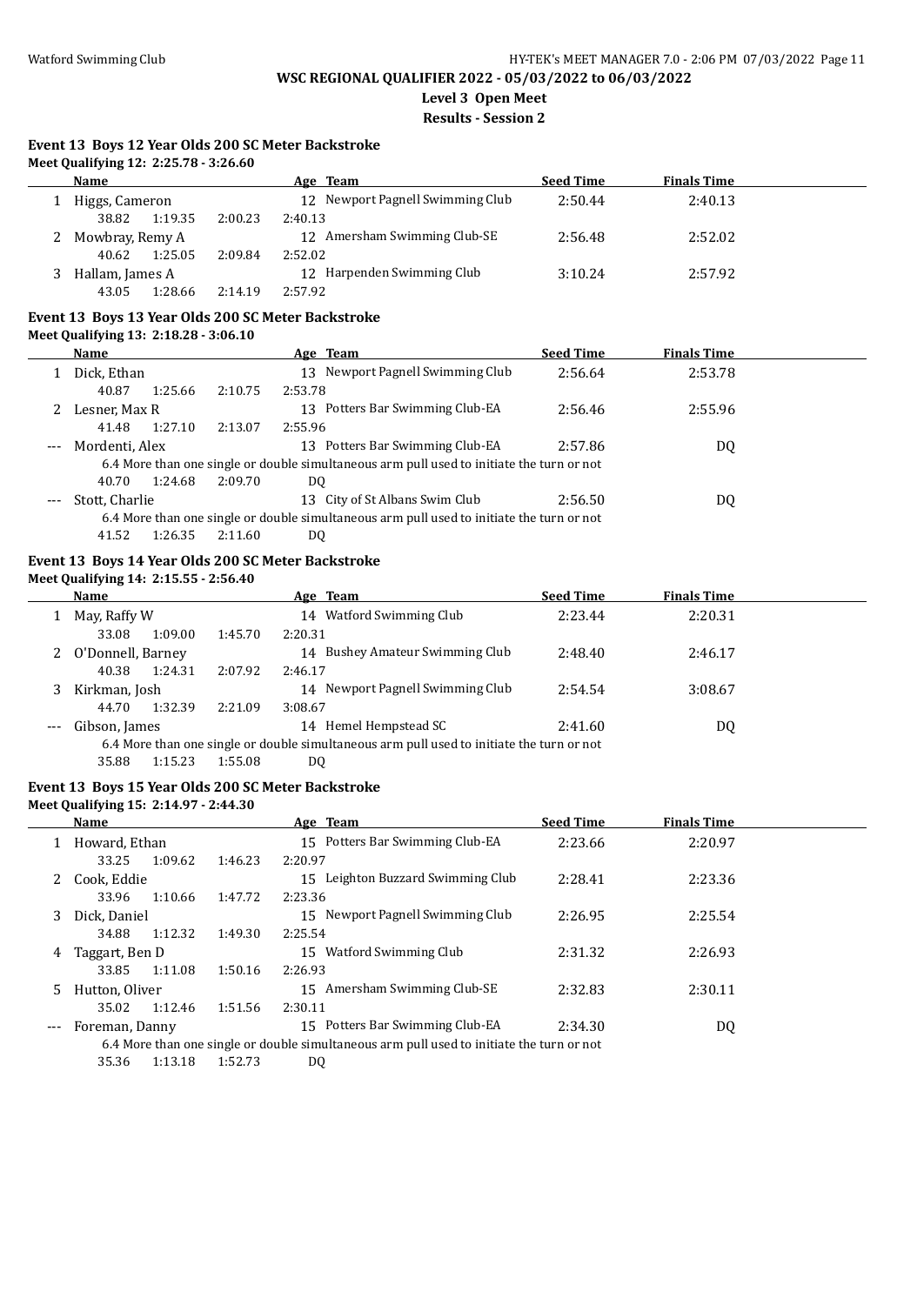**Level 3 Open Meet**

**Results - Session 2**

|          | (Event 13 Boys 15 Year Olds 200 SC Meter Backstroke) |         |          |                                                                                           |                  |                    |  |
|----------|------------------------------------------------------|---------|----------|-------------------------------------------------------------------------------------------|------------------|--------------------|--|
|          | Name                                                 |         |          | Age Team                                                                                  | <b>Seed Time</b> | <b>Finals Time</b> |  |
|          | --- Hooper, George                                   |         |          | 15 City of St Albans Swim Club                                                            | 2:36.64          | <b>DQ</b>          |  |
|          |                                                      |         |          | 6.4 More than one single or double simultaneous arm pull used to initiate the turn or not |                  |                    |  |
|          | 1:15.05<br>35.53                                     | 1:55.20 | DQ       |                                                                                           |                  |                    |  |
|          | Event 13 Boys 16 & Over 200 SC Meter Backstroke      |         |          |                                                                                           |                  |                    |  |
|          | Meet Qualifying 16&0: 2:04.32 - 2:39.80              |         |          |                                                                                           |                  |                    |  |
|          | <b>Name</b>                                          |         |          | Age Team                                                                                  | <b>Seed Time</b> | <b>Finals Time</b> |  |
|          | 1 Birkett, Kieran                                    |         |          | 17 City of St Albans Swim Club                                                            | 2:15.23          | 2:09.12            |  |
|          | 30.45<br>1:02.70                                     | 1:36.42 | 2:09.12  |                                                                                           |                  |                    |  |
|          | 2 Buckley, William                                   |         |          | 16 Watford Swimming Club                                                                  | 2:23.93          | 2:21.22            |  |
|          | 32.04<br>1:07.93                                     | 1:45.44 | 2:21.22  |                                                                                           |                  |                    |  |
| 3        | Guest, Finley A                                      |         |          | 16 Watford Swimming Club                                                                  | 2:23.49          | 2:25.44            |  |
|          | 33.52<br>1:10.20                                     | 1:48.06 | 2:25.44  |                                                                                           |                  |                    |  |
| 4        | Sawyer, Joel A                                       |         |          | 16 Amersham Swimming Club-SE                                                              | 2:28.00          | 2:30.77            |  |
|          | 35.47<br>1:13.13                                     | 1:52.44 | 2:30.77  |                                                                                           |                  |                    |  |
| ---      | Binnington, Sam<br>34.68<br>1:12.21                  | 1:50.64 | 2:27.76  | 16 Harpenden Swimming Club                                                                | 2:31.83          | X2:27.76           |  |
|          |                                                      |         |          |                                                                                           |                  |                    |  |
|          | Event 14 Girls 10 Year Olds 50 SC Meter Breaststroke |         |          |                                                                                           |                  |                    |  |
|          | Meet Qualifying 10: 41.01 - 1:00.20                  |         |          |                                                                                           |                  |                    |  |
|          | <b>Name</b>                                          |         |          | Age Team                                                                                  | <b>Seed Time</b> | <b>Finals Time</b> |  |
|          | 1 Cowie, Isabelle G                                  |         |          | 10 Watford Swimming Club                                                                  | 49.00            | 49.61              |  |
|          | 2 Douglas, Charlotte                                 |         |          | 10 City of St Albans Swim Club                                                            | 58.81            | 54.45              |  |
|          | Event 14 Girls 11 Year Olds 50 SC Meter Breaststroke |         |          |                                                                                           |                  |                    |  |
|          | Meet Qualifying 11: 38.21 - 57.40                    |         |          |                                                                                           |                  |                    |  |
|          |                                                      |         |          |                                                                                           |                  |                    |  |
|          | Name                                                 |         |          | Age Team                                                                                  | <b>Seed Time</b> | <b>Finals Time</b> |  |
|          | 1 Kukulka, Erika T                                   |         |          | 11 City of St Albans Swim Club                                                            | 49.23            | 46.22              |  |
|          | 2 Hannam, Matilda                                    |         |          | 11 Newport Pagnell Swimming Club                                                          | 47.02            | 46.47              |  |
| 3        | Herbst, Natalie                                      |         |          | 11 City of St Albans Swim Club                                                            | 48.57            | 48.11              |  |
| 4        | Meyler, Emily K                                      |         |          | 11 Watford Swimming Club                                                                  | 49.14            | 49.03              |  |
| 5.       | Kirby, Cleo                                          |         |          | 11 Watford Swimming Club                                                                  | 51.99            | 49.58              |  |
| 6        | Tuxworth, Emilia                                     |         |          | 11 Thame Swimming Club                                                                    | 47.89            | 50.12              |  |
| 7        | Kerry, Bella                                         |         |          | 11 Verulam Swim Club-EA                                                                   | 57.29            | 51.82              |  |
| 8        | Scott, Jasmine                                       |         |          | 11 City of St Albans Swim Club                                                            | 55.25            | 52.74              |  |
| 9        | Bahl, Anaya                                          |         |          | 11 City of St Albans Swim Club                                                            | 54.81            | 54.95              |  |
|          |                                                      |         |          |                                                                                           |                  |                    |  |
|          | Event 14 Girls 12 Year Olds 50 SC Meter Breaststroke |         |          |                                                                                           |                  |                    |  |
|          | Meet Qualifying 12: 36.21 - 55.40                    |         |          |                                                                                           |                  |                    |  |
|          | <u>Name</u>                                          |         |          | Age Team                                                                                  | <b>Seed Time</b> | <b>Finals Time</b> |  |
| 1        | Buckland, Lydia G                                    |         |          | 12 Hitchin Swimming Club-EA                                                               | 42.02            | 42.86              |  |
| 2        | Machin, Sophie E                                     |         | 12       | Amersham Swimming Club-SE                                                                 | 43.85            | 44.45              |  |
| 3        | Robson, Talia                                        |         | 12       | City of St Albans Swim Club                                                               | 47.05            | 45.64              |  |
| 4        | Clinch, Mimi                                         |         | 12       | City of St Albans Swim Club                                                               | 46.96            | 45.97              |  |
| 5        | Antonini, Valeria                                    |         | 12       | Berkhamsted Swimming Club-EA                                                              | 47.76            | 46.10              |  |
| 6        | Boakes, Lottie                                       |         | 12       | Newport Pagnell Swimming Club                                                             | 47.51            | 46.42              |  |
| 7        | Jubb, Daisy                                          |         | 12       | City of St Albans Swim Club                                                               | 47.35            | 46.91              |  |
| 8        | Fausset, Florence I                                  |         | 12       | Hitchin Swimming Club-EA                                                                  | 48.86            | 46.98              |  |
| 9        | Franklin, Lucy                                       |         | 12       | Berkhamsted Swimming Club-EA                                                              | 48.66            | 47.04              |  |
| 10<br>11 | Sanders, Eloise S<br>Hopkins, Bethany S              |         | 12<br>12 | Harpenden Swimming Club<br>Harpenden Swimming Club                                        | 48.70<br>46.03   | 47.34<br>47.49     |  |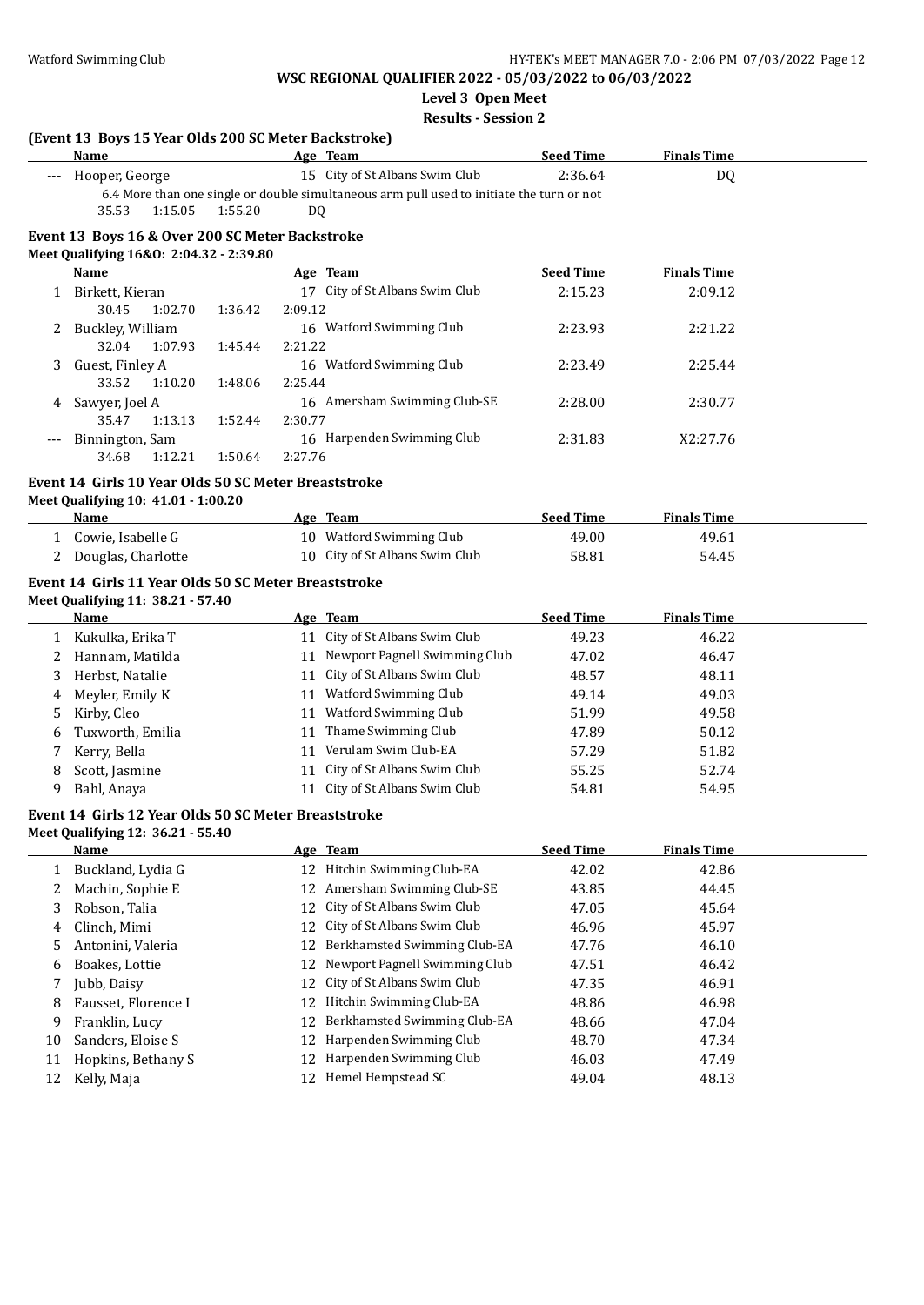**Level 3 Open Meet**

#### **Results - Session 2**

### **(Event 14 Girls 12 Year Olds 50 SC Meter Breaststroke)**

|    | Name               |    | Age Team                       | <b>Seed Time</b> | <b>Finals Time</b> |
|----|--------------------|----|--------------------------------|------------------|--------------------|
| 13 | Butcher, Sienna    |    | 12 Amersham Swimming Club-SE   | 48.60            | 48.18              |
| 14 | Hehir, Isla        |    | 12 Watford Swimming Club       | 48.75            | 48.25              |
| 15 | Borhara, Maiya     | 12 | Watford Swimming Club          | 54.15            | 54.59              |
| 16 | Roberton, Tehya    |    | 12 City of St Albans Swim Club | 52.95            | 54.62              |
|    | --- Ciaburro, Ruby |    | 12 Watford Swimming Club       | 45.04            | X44.30             |

#### **Event 14 Girls 13 Year Olds 50 SC Meter Breaststroke Meet Qualifying 13: 35.51 - 51.20**

|       | Name               |    | Age Team                            | <b>Seed Time</b> | <b>Finals Time</b> |
|-------|--------------------|----|-------------------------------------|------------------|--------------------|
|       | Tyson, Neve R      | 13 | Amersham Swimming Club-SE           | 39.08            | 39.12              |
| 2     | Elrick, Heather    | 13 | Newport Pagnell Swimming Club       | 42.16            | 40.90              |
| 3     | Wright, Olivia M   | 13 | Amersham Swimming Club-SE           | 41.26            | 41.09              |
| 4     | Dagdelen, Melike   | 13 | Leighton Buzzard Swimming Club      | 44.49            | 41.87              |
| 5     | Evason, Summer R   | 13 | Watford Swimming Club               | 44.66            | 42.35              |
| 6     | Armstrong, Amber L | 13 | Amersham Swimming Club-SE           | 42.32            | 42.51              |
| 7     | Read, Susannah     | 13 | Hemel Hempstead SC                  | 42.89            | 42.70              |
| 8     | Randall, Caelia M  | 13 | Watford Swimming Club               | 43.58            | 42.99              |
| 9     | Morgan, Sophie     | 13 | Amersham Swimming Club-SE           | 43.76            | 43.28              |
| 10    | Howlett, Ava N     | 13 | Amersham Swimming Club-SE           | 42.58            | 43.56              |
| 11    | Padgham, Libby     | 13 | <b>Bushey Amateur Swimming Club</b> | 45.24            | 43.57              |
| 12    | Ward, Lydia        | 13 | Newport Pagnell Swimming Club       | 49.42            | 43.87              |
| 13    | Yates, Imogen      | 13 | Amersham Swimming Club-SE           | 42.51            | 44.82              |
| 14    | Barnard, Lucy      | 13 | Potters Bar Swimming Club-EA        | 46.49            | 45.34              |
| 15    | Tuxworth, Jemima   | 13 | Thame Swimming Club                 | 45.10            | 46.25              |
| 16    | Reader, Megan      | 13 | Watford Swimming Club               | 47.41            | 46.43              |
| 17    | Wenham, Amelia     | 13 | Newport Pagnell Swimming Club       | 48.02            | 46.71              |
| 18    | Kirby, Freya       | 13 | Watford Swimming Club               | 49.65            | 47.49              |
| 19    | Rai, Samairra L    | 13 | Watford Swimming Club               | 50.96            | 47.98              |
| $---$ | Whiting, Libby     | 13 | Linslade Crusaders SC               | 40.70            | X40.57             |

#### **Event 14 Girls 14 Year Olds 50 SC Meter Breaststroke Meet Qualifying 14: 34.31 - 46.80**

|    | Name                  |    | Age Team                        | <b>Seed Time</b> | <b>Finals Time</b> |
|----|-----------------------|----|---------------------------------|------------------|--------------------|
|    | Janhavi, Janhavi      | 14 | Watford Swimming Club           | 38.40            | 38.19              |
| 2  | Holliss, Sophie       |    | 14 City of St Albans Swim Club  | 38.73            | 38.88              |
| 3  | Lazauskaite, Angelica | 14 | <b>Watford Swimming Club</b>    | 40.08            | 39.67              |
| 4  | Hamilton, Georgina    |    | 14 City of St Albans Swim Club  | 39.55            | 39.90              |
| 5. | Fowler, Libby         |    | 14 Dunstable Swimming Club      | 40.62            | 39.98              |
| 6  | Lovelock, Hannah      | 14 | Hitchin Swimming Club-EA        | 38.48            | 40.03              |
|    | Hehir, Cailin         | 14 | <b>Watford Swimming Club</b>    | 41.23            | 40.13              |
| 8  | Fausset, Rose         |    | 14 Hitchin Swimming Club-EA     | 43.85            | 41.10              |
| 9  | Griffiths, Phoebe     | 14 | Bushey Amateur Swimming Club    | 46.22            | 41.27              |
| 10 | Alder, Alice          | 14 | Newport Pagnell Swimming Club   | 42.67            | 41.32              |
| 11 | Ivanova, Aksinia      |    | 14 Potters Bar Swimming Club-EA | 42.75            | 42.47              |
| 12 | Cave, Erin            | 14 | Tring Swimming Club-EA          | 44.80            | 43.97              |
| 13 | Takher, Harmani K     | 14 | Watford Swimming Club           | 43.67            | 45.11              |
| 14 | Goose, Amelie         | 14 | City of St Albans Swim Club     | 43.51            | 45.49              |
| 15 | Tapre, Prisha R       | 14 | Watford Swimming Club           | 45.26            | 45.99              |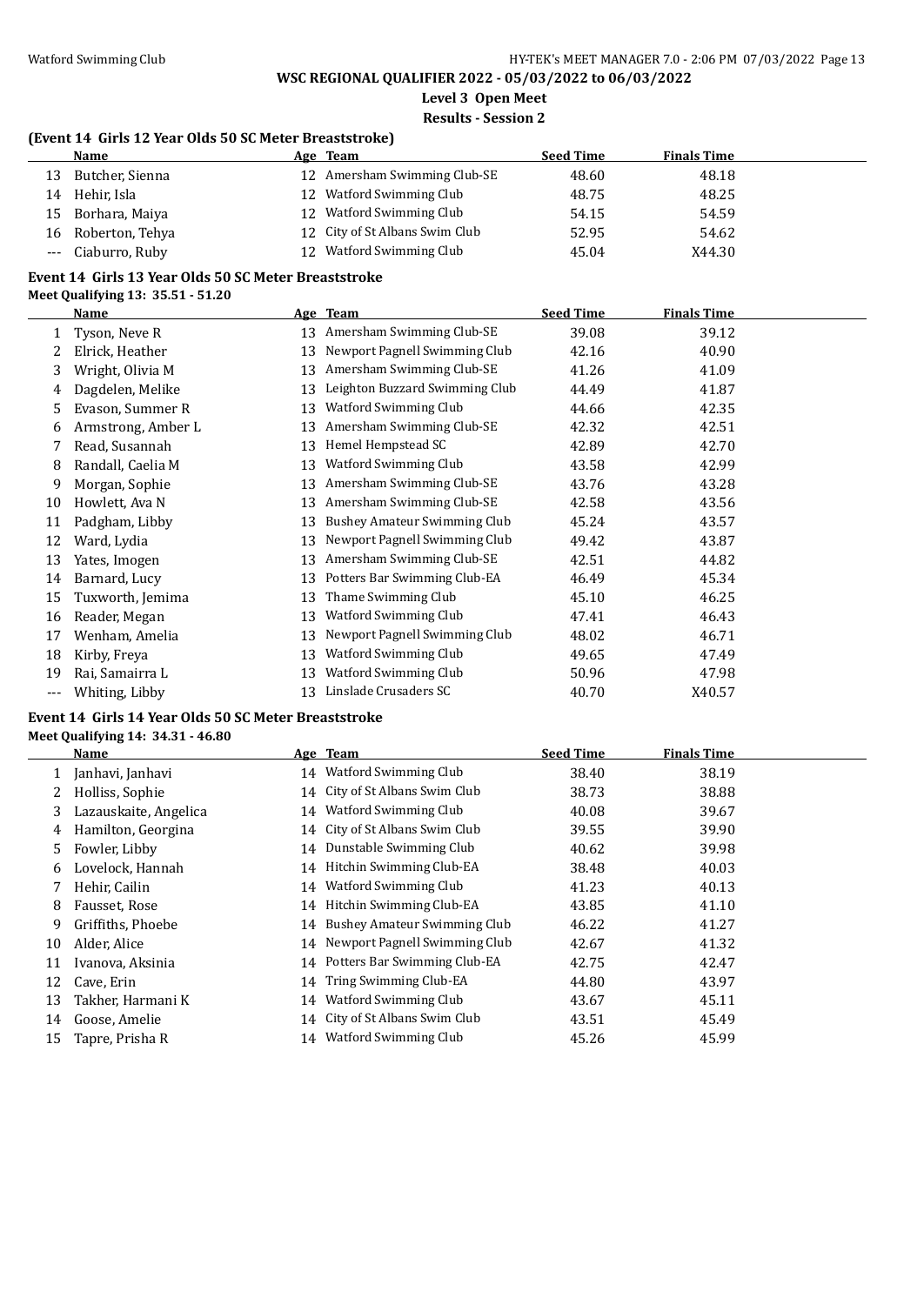**Level 3 Open Meet**

**Results - Session 2**

#### **Event 14 Girls 15 Year Olds 50 SC Meter Breaststroke Meet Qualifying 15: 34.16 - 43.80**

|              | Name                     |    | Age Team                      | <b>Seed Time</b> | <b>Finals Time</b> |
|--------------|--------------------------|----|-------------------------------|------------------|--------------------|
| $\mathbf{1}$ | Jones, Amelia            | 15 | Amersham Swimming Club-SE     | 38.09            | 37.29              |
|              | Morris, Farah A          | 15 | Amersham Swimming Club-SE     | 37.90            | 37.53              |
| 3            | Davis, Jennifer          | 15 | Dunstable Swimming Club       | 38.38            | 37.93              |
| 4            | Dolton, Katrina          | 15 | Tring Swimming Club-EA        | 38.17            | 38.02              |
| 5            | Hopper, Kate             | 15 | Berkhamsted Swimming Club-EA  | 38.30            | 38.14              |
| 6            | Gomez Pavon, Gaby        | 15 | Potters Bar Swimming Club-EA  | 39.25            | 38.32              |
|              | Harper, Amy              | 15 | Watford Swimming Club         | 39.86            | 39.10              |
| 8            | Duncan, Martha           | 15 | Verulam Swim Club-EA          | 39.78            | 39.93              |
| 9            | Stubbs, Olivia R         | 15 | Watford Swimming Club         | 41.33            | 40.22              |
| 10           | Billingham, Verity       | 15 | Tring Swimming Club-EA        | 41.83            | 40.92              |
| 11           | Khanore, Nyasa P         | 15 | Amersham Swimming Club-SE     | 41.85            | 41.28              |
| 12           | Nickless, Elizabeth      | 15 | Chesham Swimming Club-SE      | 42.60            | 41.40              |
| 13           | Brakenbury, Charlotte P  | 15 | Hitchin Swimming Club-EA      | 41.65            | 41.83              |
| 14           | Kilby, Louisa            | 15 | Newport Pagnell Swimming Club | 42.83            | 43.37              |
| 15           | Maslen-Wollington, Mia E | 15 | Berkhamsted Swimming Club-EA  | 43.36            | 43.65              |
| ---          | Foster, Clara            | 15 | Linslade Crusaders SC         | 39.68            | X41.71             |

### **Event 14 Girls 16 & Over 50 SC Meter Breaststroke**

**Meet Qualifying 16&O: 34.01 - 43.30**

|    | Name                     |    | Age Team                       | <b>Seed Time</b> | <b>Finals Time</b> |  |
|----|--------------------------|----|--------------------------------|------------------|--------------------|--|
|    | Meadows, Yasmin          |    | 16 City of St Albans Swim Club | 35.58            | 35.96              |  |
| 2  | Harber, Amber            | 16 | Verulam Swim Club-EA           | 36.36            | 36.32              |  |
| 3  | Brown, Evie D            | 17 | Watford Swimming Club          | 35.60            | 36.39              |  |
| 4  | Shepperson, Dayna L      | 17 | Potters Bar Swimming Club-EA   | 36.93            | 36.43              |  |
| 5. | Beaver, Kiera            | 18 | Watford Swimming Club          | 37.18            | 37.26              |  |
| 6  | Wickert, Samantha        | 17 | Leighton Buzzard Swimming Club | 38.00            | 37.49              |  |
|    | Simpson, Chloe J         | 16 | Watford Swimming Club          | 36.67            | 37.58              |  |
| 8  | Park, Lucy M             | 26 | Watford Swimming Club          | 35.30            | 37.60              |  |
| 9  | Dolton, Isabella         | 16 | Tring Swimming Club-EA         | 37.32            | 37.72              |  |
| 10 | Worley, Megan A          | 16 | Watford Swimming Club          | 37.23            | 37.77              |  |
| 11 | Ibbeson, Grace           | 16 | Chesham Swimming Club-SE       | 38.64            | 37.95              |  |
| 12 | Moren, Tamsin            | 17 | Berkhamsted Swimming Club-EA   | 37.11            | 38.04              |  |
| 13 | Brakenbury, Jasmine      | 17 | Hitchin Swimming Club-EA       | 36.44            | 38.52              |  |
| 14 | Quarman, Zoe             | 16 | Leighton Buzzard Swimming Club | 37.40            | 39.50              |  |
| 15 | Wojcik-Jardzioch, Oksana | 16 | Verulam Swim Club-EA           | 39.71            | 40.33              |  |
| 16 | Mailey, Charlie          | 16 | Tring Swimming Club-EA         | 40.29            | 40.93              |  |
| 17 | Condon, Zoe L            | 16 | Verulam Swim Club-EA           | 43.06            | 41.73              |  |
| 18 | Alderson, Skylar         |    | 16 Dunstable Swimming Club     | 40.93            | 42.35              |  |

#### **Event 15 Boys 10 Year Olds 50 SC Meter Freestyle**

**Meet Qualifying 10: 32.11 - 47.30**

| Name                                                                                  |                                  |  | <b>Seed Time</b>                                                                                                                                  | <b>Finals Time</b>        |                             |  |  |
|---------------------------------------------------------------------------------------|----------------------------------|--|---------------------------------------------------------------------------------------------------------------------------------------------------|---------------------------|-----------------------------|--|--|
| Brewster, Monty G                                                                     |                                  |  | 44.25                                                                                                                                             | 39.38                     |                             |  |  |
| Robson, Riley                                                                         |                                  |  | 41.75                                                                                                                                             | 41.86                     |                             |  |  |
| Horrocks, Ryan                                                                        |                                  |  | 45.91                                                                                                                                             | 42.82                     |                             |  |  |
| Event 15 Boys 11 Year Olds 50 SC Meter Freestyle<br>Meet Qualifying 11: 29.01 - 44.60 |                                  |  |                                                                                                                                                   |                           |                             |  |  |
|                                                                                       |                                  |  |                                                                                                                                                   |                           |                             |  |  |
|                                                                                       | Name<br>Calliafas, Constantine J |  | Age Team<br>Watford Swimming Club<br>10.<br>10 City of St Albans Swim Club<br>10 City of St Albans Swim Club<br>Age Team<br>Watford Swimming Club | <b>Seed Time</b><br>35.21 | <b>Finals Time</b><br>33.66 |  |  |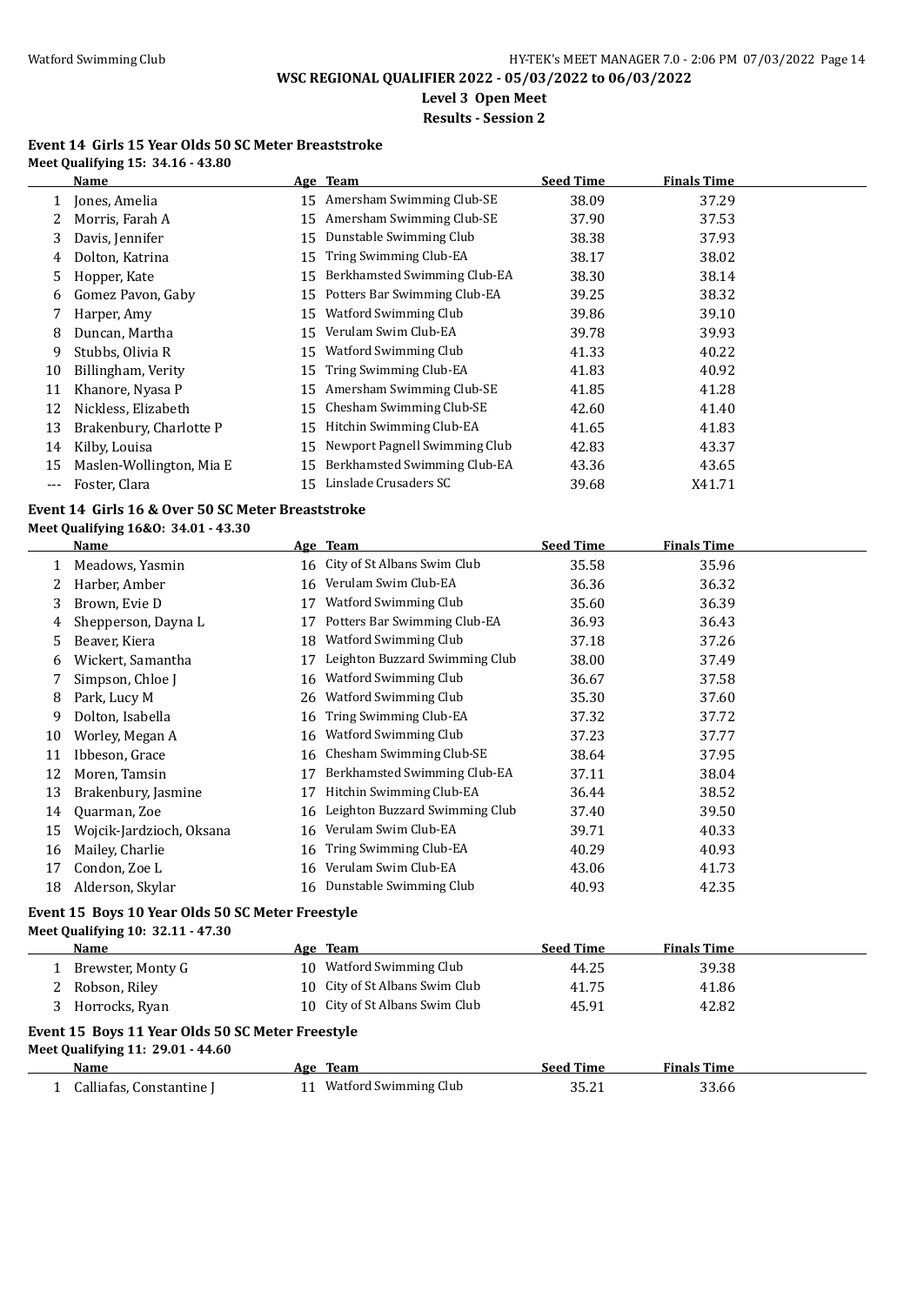**Level 3 Open Meet**

# **Results - Session 2**

## **(Event 15 Boys 11 Year Olds 50 SC Meter Freestyle)**

| Name            | Age Team                         | <b>Seed Time</b> | <b>Finals Time</b> |  |
|-----------------|----------------------------------|------------------|--------------------|--|
| Fenwick, Tommy  | 11 Verulam Swim Club-EA          | 35.57            | 34.48              |  |
| Chen, Jacob     | 11 Watford Swimming Club         | 37.10            | 37.59              |  |
| 4 Zolyan, David | 11 Newport Pagnell Swimming Club | 43.04            | 37.68              |  |
| Gentry, Kuba E  | Verulam Swim Club-EA             | 44.31            | 39.28              |  |

# **Event 15 Boys 12 Year Olds 50 SC Meter Freestyle**

### **Meet Qualifying 12: 27.61 - 42.60**

|    | Name               |    | Age Team                      | <b>Seed Time</b> | <b>Finals Time</b> |  |
|----|--------------------|----|-------------------------------|------------------|--------------------|--|
|    | Lau, Brad          | 12 | City of St Albans Swim Club   | 31.81            | 31.40              |  |
|    | Higgs, Cameron     | 12 | Newport Pagnell Swimming Club | 33.15            | 31.47              |  |
| 3  | Murray, Lochlann J | 12 | Chesham Swimming Club-SE      | 32.00            | 31.55              |  |
| 4  | Mowbray, Remy A    | 12 | Amersham Swimming Club-SE     | 34.42            | 32.05              |  |
| 5. | Hallam, James A    | 12 | Harpenden Swimming Club       | 34.51            | 32.14              |  |
| 6  | Rogers, William    | 12 | Hemel Hempstead SC            | 32.56            | 32.26              |  |
|    | Zharinov, Misha    | 12 | Hitchin Swimming Club-EA      | 33.65            | 34.02              |  |
| 8  | Moss, Jack A       | 12 | Berkhamsted Swimming Club-EA  | 34.99            | 34.60              |  |
| 9  | Butler, Stewart    | 12 | Dunstable Swimming Club       | 36.61            | 35.04              |  |
| 10 | Highsted, Charlie  | 12 | Hemel Hempstead SC            | 38.63            | 35.13              |  |
| 11 | Franklin, Will     | 12 | Berkhamsted Swimming Club-EA  | 35.30            | 35.23              |  |
| 12 | Irvine, Felipe     | 12 | Watford Swimming Club         | 34.99            | 35.42              |  |
| 13 | Hearn, George      | 12 | Dunstable Swimming Club       | 37.50            | 35.84              |  |
| 14 | Brewster, Joseph T | 12 | Watford Swimming Club         | 38.00            | 36.60              |  |
| 15 | Prabhu, Anirudh    | 12 | Watford Swimming Club         | 38.62            | 37.13              |  |
| 16 | Mora, Guillermo    | 12 | Hitchin Swimming Club-EA      | 42.54            | 39.22              |  |

### **Event 15 Boys 13 Year Olds 50 SC Meter Freestyle**

### **Meet Qualifying 13: 26.81 - 39.80**

|                                                                                       | <b>Name</b>          |    | Age Team                       | <b>Seed Time</b> | <b>Finals Time</b> |  |
|---------------------------------------------------------------------------------------|----------------------|----|--------------------------------|------------------|--------------------|--|
|                                                                                       | Walters, Max         | 13 | Hemel Hempstead SC             | 28.66            | 27.51              |  |
| 2                                                                                     | Robson, Louis        | 13 | City of St Albans Swim Club    | 29.85            | 29.64              |  |
| 3                                                                                     | Perry, Lewis         | 13 | Hemel Hempstead SC             | 31.08            | 29.89              |  |
| 4                                                                                     | Patel, Kabir         | 13 | Potters Bar Swimming Club-EA   | 30.54            | 30.22              |  |
| 5                                                                                     | Burnard, Luke        | 13 | City of St Albans Swim Club    | 31.00            | 30.25              |  |
| 6                                                                                     | Harris, Will J       | 13 | Watford Swimming Club          | 31.35            | 30.50              |  |
| 7                                                                                     | Smith, Daniel        | 13 | Leighton Buzzard Swimming Club | 32.90            | 31.01              |  |
| 8                                                                                     | Bertossa Padin, Luca | 13 | Potters Bar Swimming Club-EA   | 31.41            | 31.03              |  |
| 9                                                                                     | Beer, Jack           | 13 | Linslade Crusaders SC          | 32.65            | 31.28              |  |
| 10                                                                                    | Mordenti, Alex       | 13 | Potters Bar Swimming Club-EA   | 32.14            | 31.52              |  |
| 11                                                                                    | Dalkin, James        | 13 | Amersham Swimming Club-SE      | 34.90            | 32.46              |  |
| 12                                                                                    | Zolyan, Mika         | 13 | Newport Pagnell Swimming Club  | 33.42            | 32.79              |  |
| 13                                                                                    | Armond, Felix        | 13 | Berkhamsted Swimming Club-EA   | 39.01            | 33.01              |  |
| 14                                                                                    | Dick, Ethan          | 13 | Newport Pagnell Swimming Club  | 34.39            | 33.29              |  |
| 15                                                                                    | Howlett, Max W       | 13 | Amersham Swimming Club-SE      | 32.75            | 33.79              |  |
| 16                                                                                    | Stott, Charlie       | 13 | City of St Albans Swim Club    | 34.67            | 34.02              |  |
| 17                                                                                    | Brett, Milo W        | 13 | Hitchin Swimming Club-EA       | 35.61            | 34.80              |  |
| 18                                                                                    | Lovatt, George W     | 13 | Watford Swimming Club          | 36.28            | 36.61              |  |
| Event 15 Boys 14 Year Olds 50 SC Meter Freestyle<br>Meet Qualifying 14: 25.31 - 35.30 |                      |    |                                |                  |                    |  |

| Name         | Team<br>Age           | Seed Time      | <b>Finals Time</b> |
|--------------|-----------------------|----------------|--------------------|
| May, Raffy W | Watford Swimming Club | 27.40<br>_____ | 27.13              |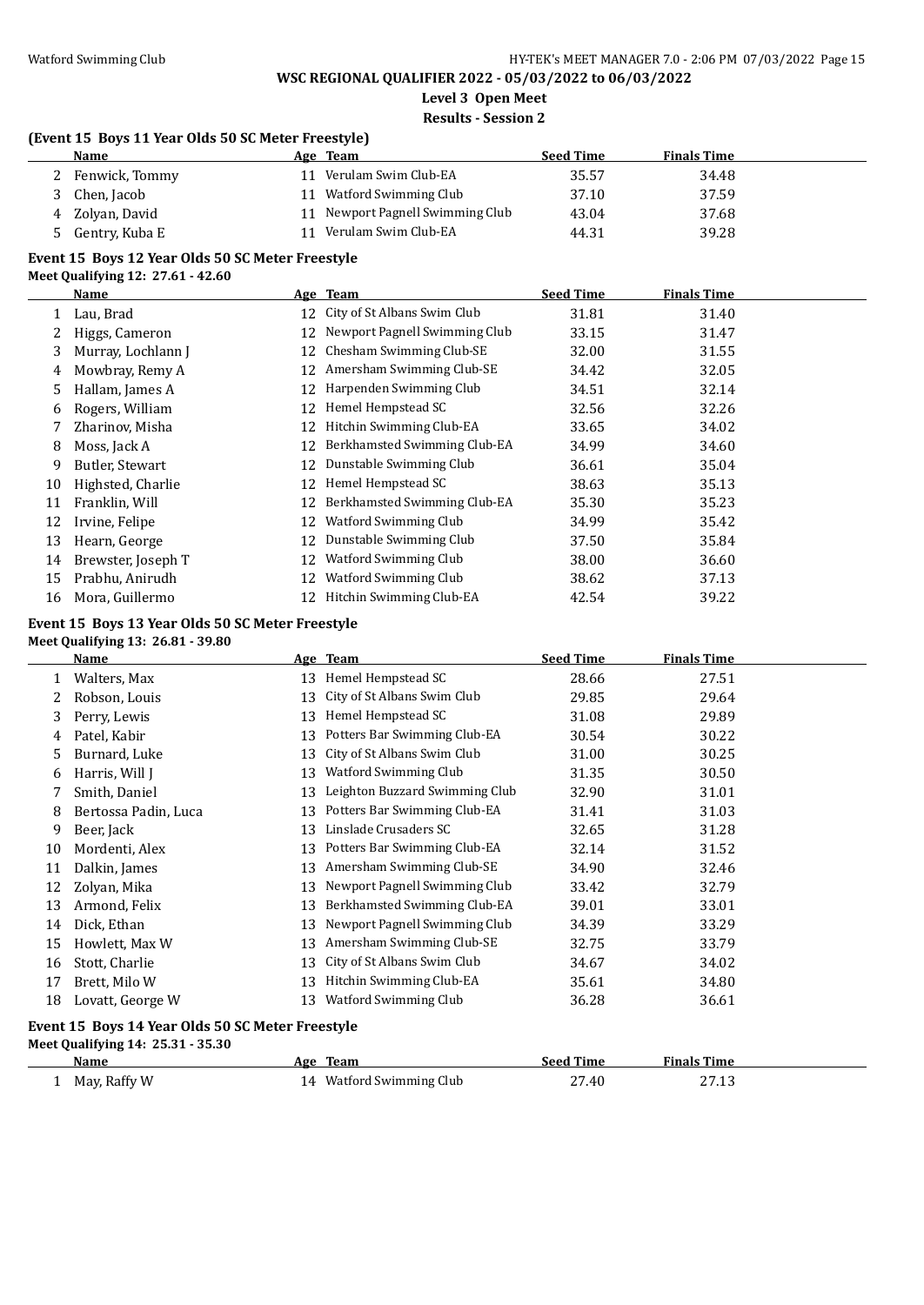**Level 3 Open Meet**

#### **Results - Session 2**

## **(Event 15 Boys 14 Year Olds 50 SC Meter Freestyle)**

|    | Name                |    | Age Team                         | <b>Seed Time</b> | <b>Finals Time</b> |  |
|----|---------------------|----|----------------------------------|------------------|--------------------|--|
|    | Bosianu, Calin      |    | 14 Hemel Hempstead SC            | 28.06            | 27.46              |  |
| 3  | Gibson, James       |    | 14 Hemel Hempstead SC            | 28.54            | 28.08              |  |
| 4  | Trigwell, Sam       | 14 | Bushey Amateur Swimming Club     | 30.25            | 28.84              |  |
| 5. | Chaplin, Oscar      |    | 14 City of St Albans Swim Club   | 29.25            | 29.17              |  |
| 6  | Sackett, Thomas     |    | 14 Thame Swimming Club           | 30.51            | 29.85              |  |
|    | Tinnirello, Rocco   |    | 14 Potters Bar Swimming Club-EA  | 32.14            | 30.19              |  |
| 8  | Bloyce, George E    |    | 14 Potters Bar Swimming Club-EA  | 30.35            | 30.27              |  |
| 9  | Jennings, Matthew E |    | 14 Harpenden Swimming Club       | 31.57            | 30.46              |  |
| 10 | Ronchetti, Jonny J  |    | 14 Amersham Swimming Club-SE     | 33.28            | 31.37              |  |
| 11 | O'Donnell, Barney   | 14 | Bushey Amateur Swimming Club     | 31.56            | 31.63              |  |
| 12 | Pestell, Oscar      |    | 14 Chesham Swimming Club-SE      | 34.62            | 32.00              |  |
| 13 | Kirkman, Josh       |    | 14 Newport Pagnell Swimming Club | 33.10            | 33.62              |  |

# **Event 15 Boys 15 Year Olds 50 SC Meter Freestyle**

**Meet Qualifying 15: 24.51 - 32.50**

|    | Name             |    | Age Team                       | <b>Seed Time</b> | <b>Finals Time</b> |
|----|------------------|----|--------------------------------|------------------|--------------------|
|    | Howard, Ethan    | 15 | Potters Bar Swimming Club-EA   | 27.25            | 26.69              |
|    | Cook. Eddie      | 15 | Leighton Buzzard Swimming Club | 27.34            | 27.14              |
| 3  | Butcher, Jordan  | 15 | Amersham Swimming Club-SE      | 27.82            | 27.15              |
| 4  | Cornwell, Koby   | 15 | Potters Bar Swimming Club-EA   | 27.94            | 27.37              |
| 5  | Ball, George     | 15 | Hemel Hempstead SC             | 27.48            | 27.63              |
| 6  | Maher, Thomas    | 15 | City of St Albans Swim Club    | 29.57            | 27.90              |
|    | Barnett, Sam     | 15 | Potters Bar Swimming Club-EA   | 30.32            | 27.98              |
| 8  | Taggart, Ben D   | 15 | Watford Swimming Club          | 28.27            | 28.09              |
| 9  | Mcnulty, Joseph  | 15 | <b>Watford Swimming Club</b>   | 28.08            | 28.20              |
| 10 | Hutton, Oliver   | 15 | Amersham Swimming Club-SE      | 28.18            | 28.27              |
| 11 | Morley, Luke     | 15 | Hitchin Swimming Club-EA       | 29.24            | 28.55              |
| 12 | Lythaby, Seb J   | 15 | Watford Swimming Club          | 29.42            | 29.01              |
| 13 | Coldwell, Arthur | 15 | Watford Swimming Club          | 30.33            | 29.14              |
| 14 | Ball, Alexander  | 15 | Potters Bar Swimming Club-EA   | 30.03            | 29.15              |
| 15 | McCall, Ethan    | 15 | Amersham Swimming Club-SE      | 28.94            | 29.27              |
| 16 | Dick, Daniel     | 15 | Newport Pagnell Swimming Club  | 29.49            | 30.24              |

#### **Event 15 Boys 16 & Over 50 SC Meter Freestyle Meet Qualifying 16&O: 22.01 - 32.00**

|    | Name                  |    | Age Team                       | <b>Seed Time</b> | <b>Finals Time</b> |
|----|-----------------------|----|--------------------------------|------------------|--------------------|
|    | Shayler, Lewis W      | 19 | Watford Swimming Club          | 24.80            | 24.34              |
|    | Cornwell, Noah        | 18 | Potters Bar Swimming Club-EA   | 24.44            | 24.60              |
| 3  | Mapley, Nathanial     |    | 16 City of St Albans Swim Club | 24.77            | 25.11              |
| 4  | Mead, Sam             | 20 | Linslade Crusaders SC          | 25.05            | 25.36              |
| 5. | Atwell, James T       | 17 | Harpenden Swimming Club        | 25.32            | 25.78              |
| 6  | Mould, Benjamin       | 17 | Thame Swimming Club            | 25.70            | 25.82              |
|    | Twyford, Alex         | 16 | Bushey Amateur Swimming Club   | 25.69            | 25.86              |
| 8  | McCall, Noah          | 17 | Amersham Swimming Club-SE      | 26.19            | 25.98              |
| 9  | Barnard, Jack         | 17 | Potters Bar Swimming Club-EA   | 26.17            | 26.10              |
| 10 | Mead, Billy           | 17 | Linslade Crusaders SC          | 25.60            | 26.19              |
| 11 | Ivelaw-Chapman, Ethan | 17 | City of St Albans Swim Club    | 25.98            | 26.27              |
| 12 | Renton, James         | 16 | Potters Bar Swimming Club-EA   | 26.19            | 26.30              |
| 13 | Coleman, James        | 17 | City of St Albans Swim Club    | 26.21            | 26.43              |
| 14 | Birkett, Kieran       | 17 | City of St Albans Swim Club    | 26.13            | 26.48              |
| 15 | Tembra, Andrew        | 16 | City of St Albans Swim Club    | 26.36            | 26.50              |
|    |                       |    |                                |                  |                    |